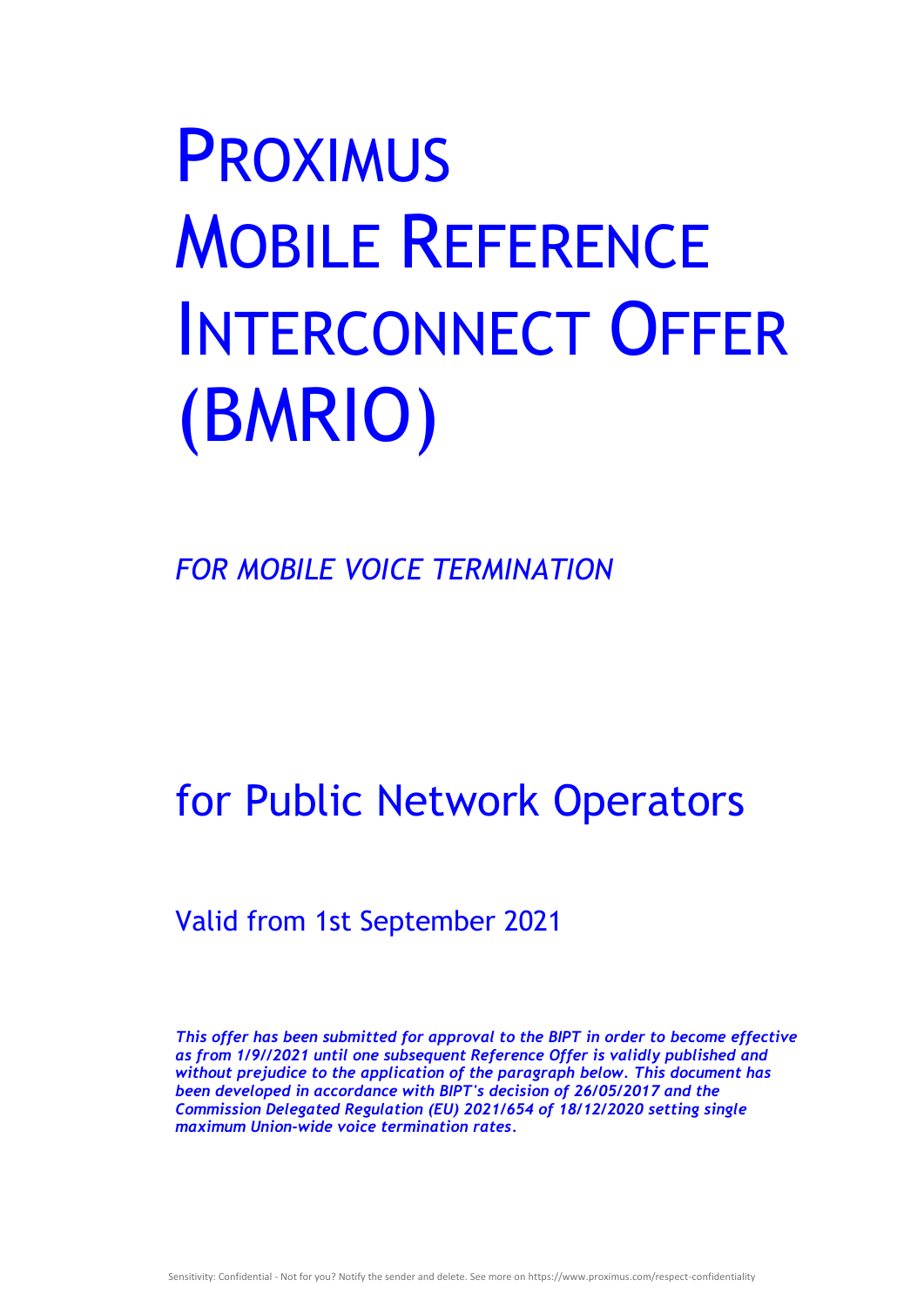*In case of appeal against the "Commission Delegated Regulation (EU) 2021/654 of 18/12/2020 supplementing Directive (EU) 2018/1972 of the European Parliament and of the Council by setting a single maximum Union-wide mobile voice termination rate and a single maximum Union-wide fixed voice termination rate" and if the delegated regulation would be suspended, modified or annulled, following an appeal or any other court procedure, or in case of withdrawal of the said delegated regulation, or if the rates were to evolve on the basis of other regulatory actions, Proximus reserves all its rights to apply again the MTRs charged by Proximus before 1/7/2021 (hereafter "old MTRs"), and reserves its rights to retroactively claim the difference between the MTRs actually applied and the old MTRs or any other rates that would be imposed following the court procedure or regulatory action.* 

*With regard to the signature of the Interconnect contract, the Proximus Reference Interconnect Offer (BMRIO) can be negotiated by the parties and does not substitute for the parties' will.*

*Except otherwise agreed by the parties, the contract shall be adapted if the BMRIO is modified. This adaptation shall be in accordance with this BMRIO modifications.*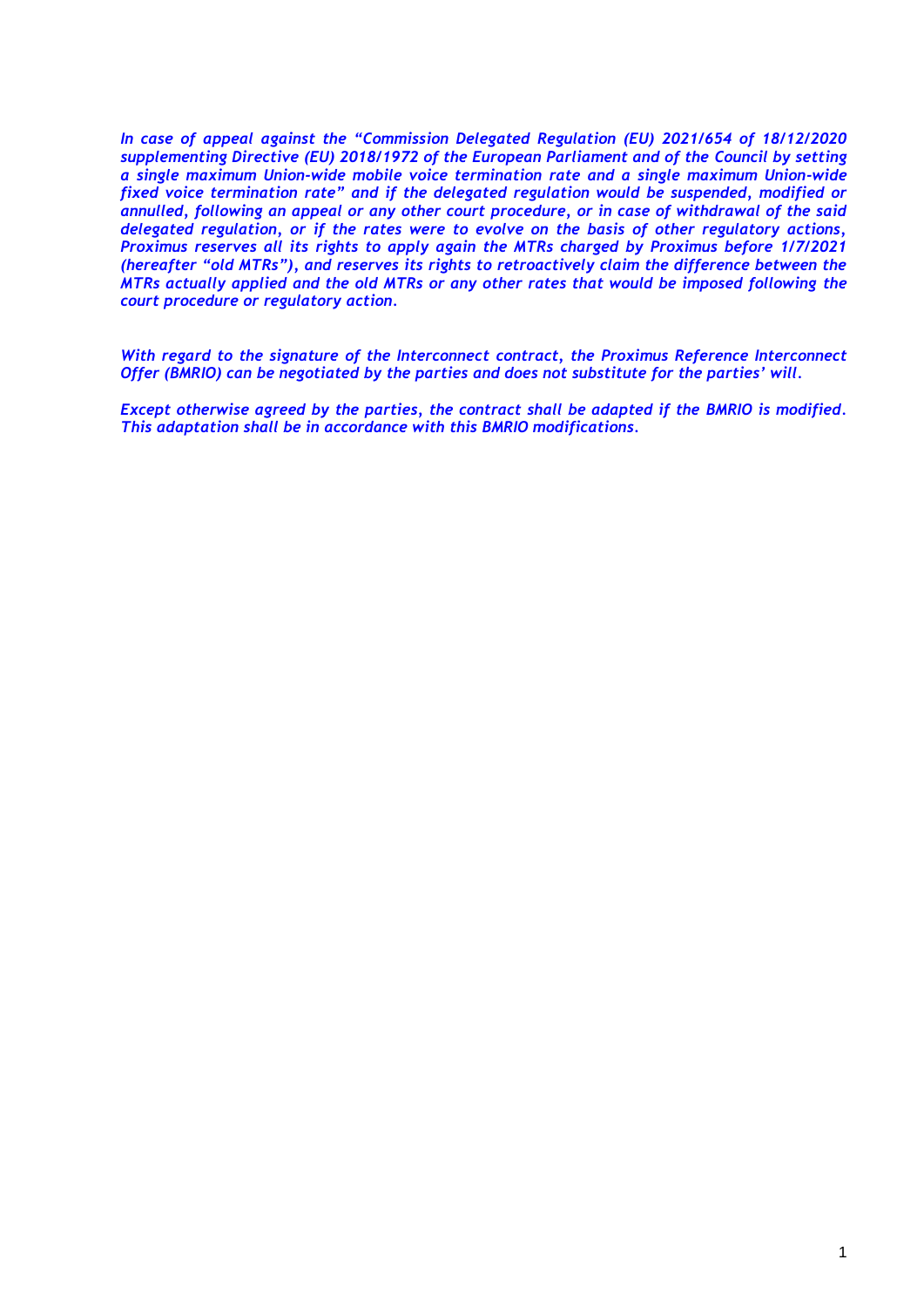| 1.                                                        | <b>INTRODUCTION</b>                                                                                                                                       | 4                    |
|-----------------------------------------------------------|-----------------------------------------------------------------------------------------------------------------------------------------------------------|----------------------|
| 1.1                                                       | Scope of the Reference Interconnect Offer                                                                                                                 | 4                    |
| 1.2                                                       | Limits of the Reference Interconnect Offer                                                                                                                | 4                    |
| 1.3                                                       | <b>Definitions</b>                                                                                                                                        | 5                    |
| 2.                                                        | <b>INTERCONNECT ARCHITECTURE</b>                                                                                                                          | 9                    |
| 3.                                                        | <b>MOBILE TERMINATING SERVICE</b>                                                                                                                         | 10                   |
| 3.1                                                       | <b>Calls to Proximus's Mobile Numbers</b>                                                                                                                 | <b>10</b>            |
| 4.                                                        | <b>ELECTRONIC COMMUNICATION SERVICES SUPPORTED BY PROXIMUS</b><br><b>INTERCONNECT SERVICES</b>                                                            | 10                   |
| 5.                                                        | TECHNICAL CONDITIONS FOR PROXIMUS INTERCONNECT SERVICES                                                                                                   | 11                   |
| 6.                                                        | <b>INTERCONNECT LINK SERVICE</b>                                                                                                                          | 11                   |
| 6.1                                                       | Responsibilities for the dimensioning and payment of the Interconnect Links                                                                               | 11                   |
| 6.2<br>6.2.1                                              | Implementation of Interconnect Links<br>Internal Cabling<br>Standard Proximus 2 Mbits Leased Line<br>6.2.2<br>6.2.3<br>Proximus Sited connectivity offer  | 12<br>12<br>13<br>13 |
| 7.                                                        | <b>COLOCATION</b>                                                                                                                                         | 13                   |
| 8.                                                        | <b>QUALITY OF SERVICE</b>                                                                                                                                 | 13                   |
| 9.                                                        | <b>EVOLUTION OF THE INTERCONNECT OFFER</b>                                                                                                                | 14                   |
| ORGANIZED PLANNING FOR INTERCONNECT SERVICES<br>10.<br>14 |                                                                                                                                                           |                      |
| 11.                                                       | <b>FINANCIAL GUARANTEES</b>                                                                                                                               | 15                   |
|                                                           | 12. PRICING FOR PROXIMUS SERVICES                                                                                                                         | 17                   |
| 12.1                                                      | <b>Access to an Access Point</b>                                                                                                                          | 17                   |
| 12.2                                                      | <b>Mobile Terminating Service</b>                                                                                                                         | 17                   |
| 12.3                                                      | <b>Interconnect Link Service</b><br>12.3.1 Internal Cabling<br>12.3.2 Standard Proximus 2 Mbits Leased Line<br>12.3.3<br>Proximus sited Interconnect Link | 17<br>17<br>17<br>18 |
| 12.4                                                      | <b>Implementation Fees</b>                                                                                                                                | 18                   |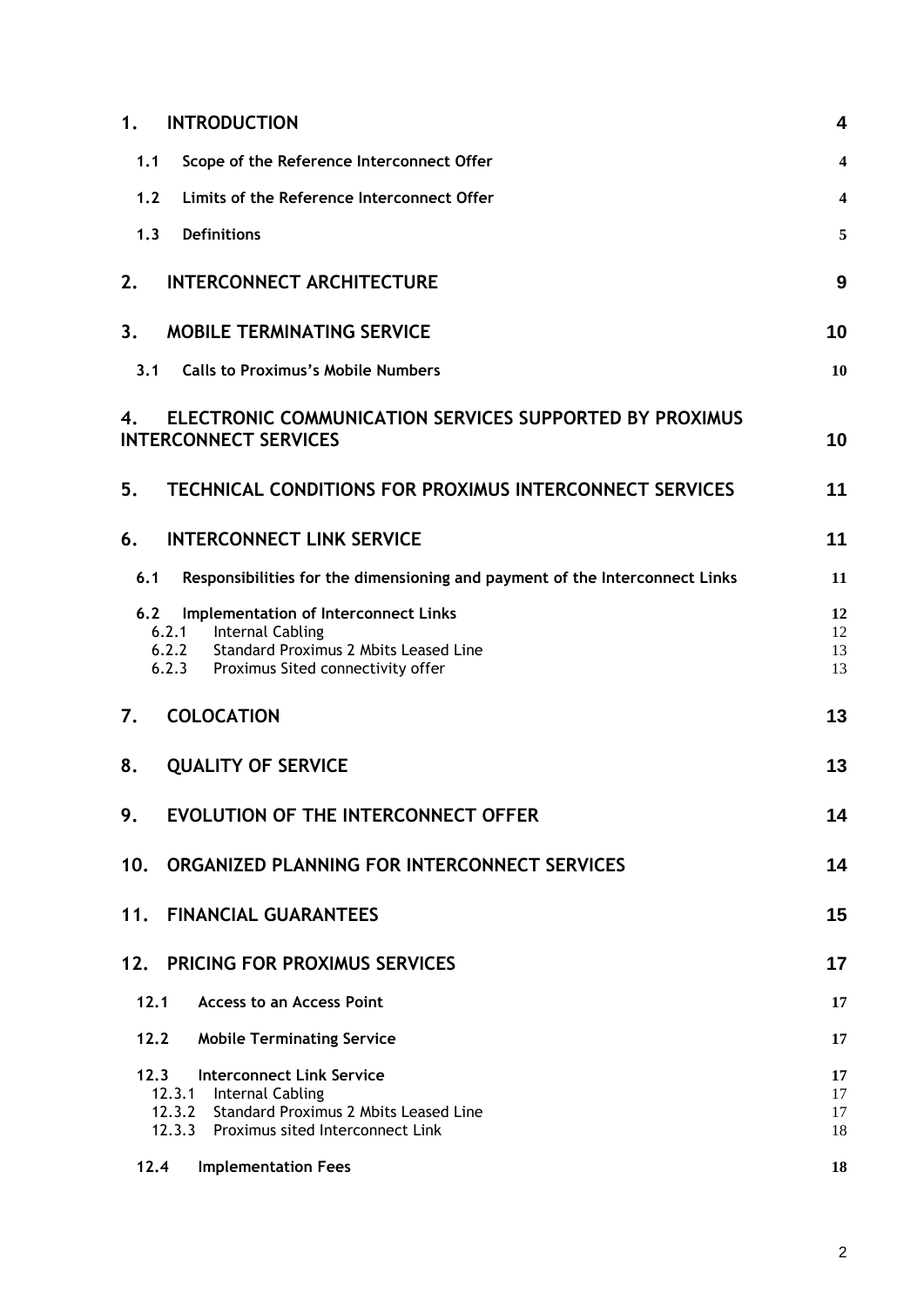| 13. ANNEX 1: LIST OF THE PROXIMUS MOBILE ACCESS POINTS | 19 |
|--------------------------------------------------------|----|
| 14. ANNEX 2: PREPAYMENT TERMS AND CONDITIONS           | 20 |
| 15. ANNEX 3 : LIST OF EEA COUNTRIES                    | 22 |
| <b>CONTACT POINT</b>                                   | 23 |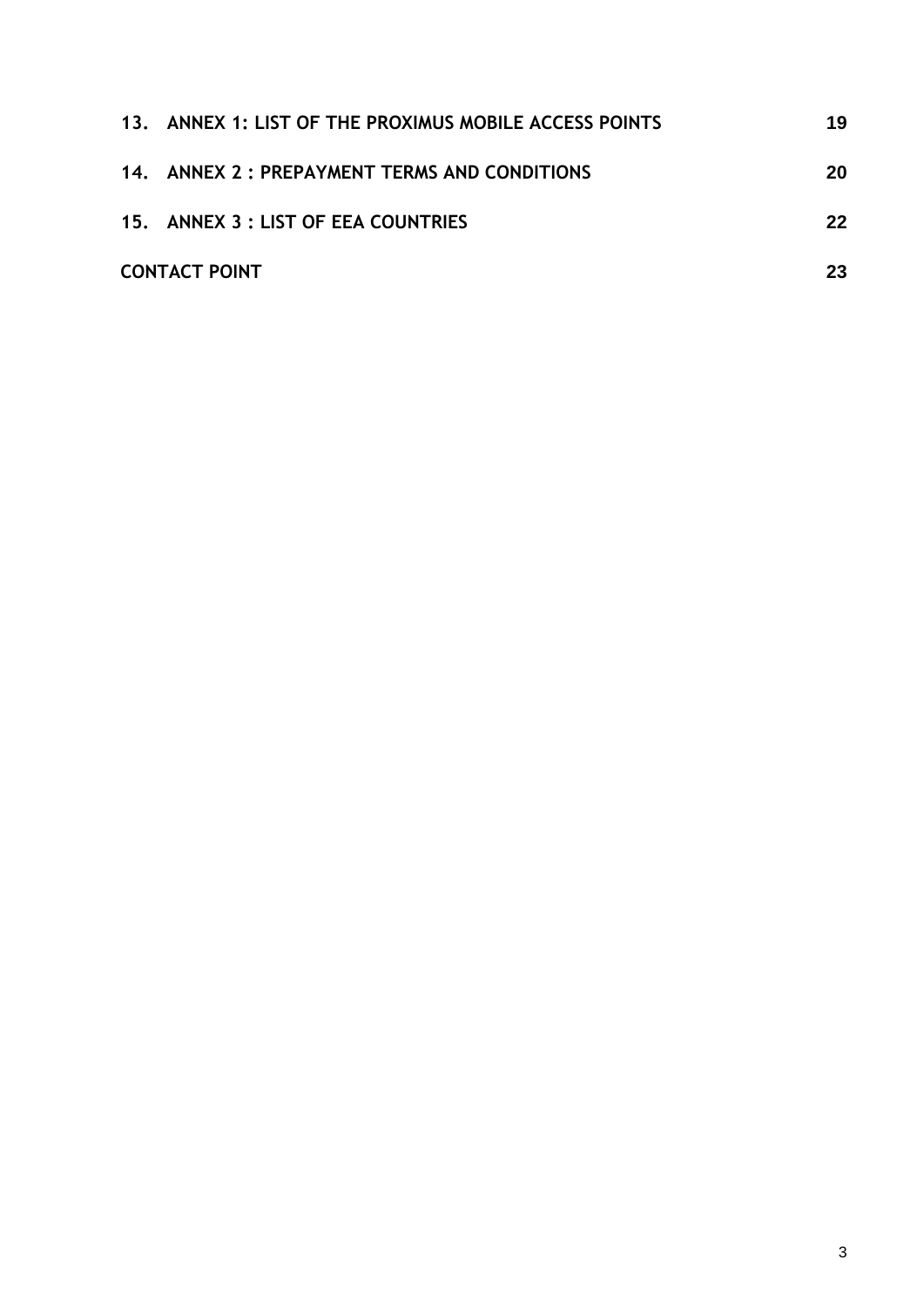## **PROXIMUS REFERENCE INTERCONNECT OFFER FOR MOBILE VOICE TERMINATION (BMRIO)**

## **1. Introduction**

## *1.1 Scope of the Reference Interconnect Offer*

The present Reference Interconnect Offer deals with the Interconnect Services Proximus (PXS) offers to a Network Telecommunications Operator<sup>1</sup>, hereafter called "Operator", in order to allow end-users connected to the public Network<sup>2</sup> of that Operator to communicate with end-users connected to the mobile network of Proximus.

The Interconnect Services included in this Reference Interconnect Offer are the following services, as defined and described below:

- Terminating Access Services for Voice Calls<sup>3</sup> to Mobile numbers on the Proximus Network
- Interconnect Link Service
- Colocation Offer

## *1.2 Limits of the Reference Interconnect Offer*

The prices and conditions for Interconnection contained in the present Reference Interconnect Offer are applicable from July 1, 2021. As foreseen in the applicable regulatory framework, modifications can be made to these prices and/or conditions in the course of the year subject to the conditions set out in the applicable regulatory framework. Such modifications will be included in this Reference Interconnect Offer through the publication of specific addenda or a new Reference Interconnect Offer.

<sup>&</sup>lt;sup>1</sup> "Network Telecommunications Operator" means an Operator which fulfils all conditions required by the Regulatory Framework for electronic communication to provide at least the activities for which the Operator is requesting the services included in the present Reference Offer. Consequently, the provision of certain BMRIO Services may be available only to Operators which comply with specifics obligations to provide the activities for which the Operator is requesting the mentioned BMRIO services. When this is the case, this is specifically indicated in this Reference Interconnect Offer.

<sup>2</sup> "Network" and "Access Point" should be read respectively as "System" and "Point of Presence" when used in this Reference Interconnect Offer in respect of Operators that do not fulfill the conditions required by the Regulatory Framework to provide services to the public.

<sup>3</sup> 'Calls' will be used further in the document and shall refer to 'Voice Calls'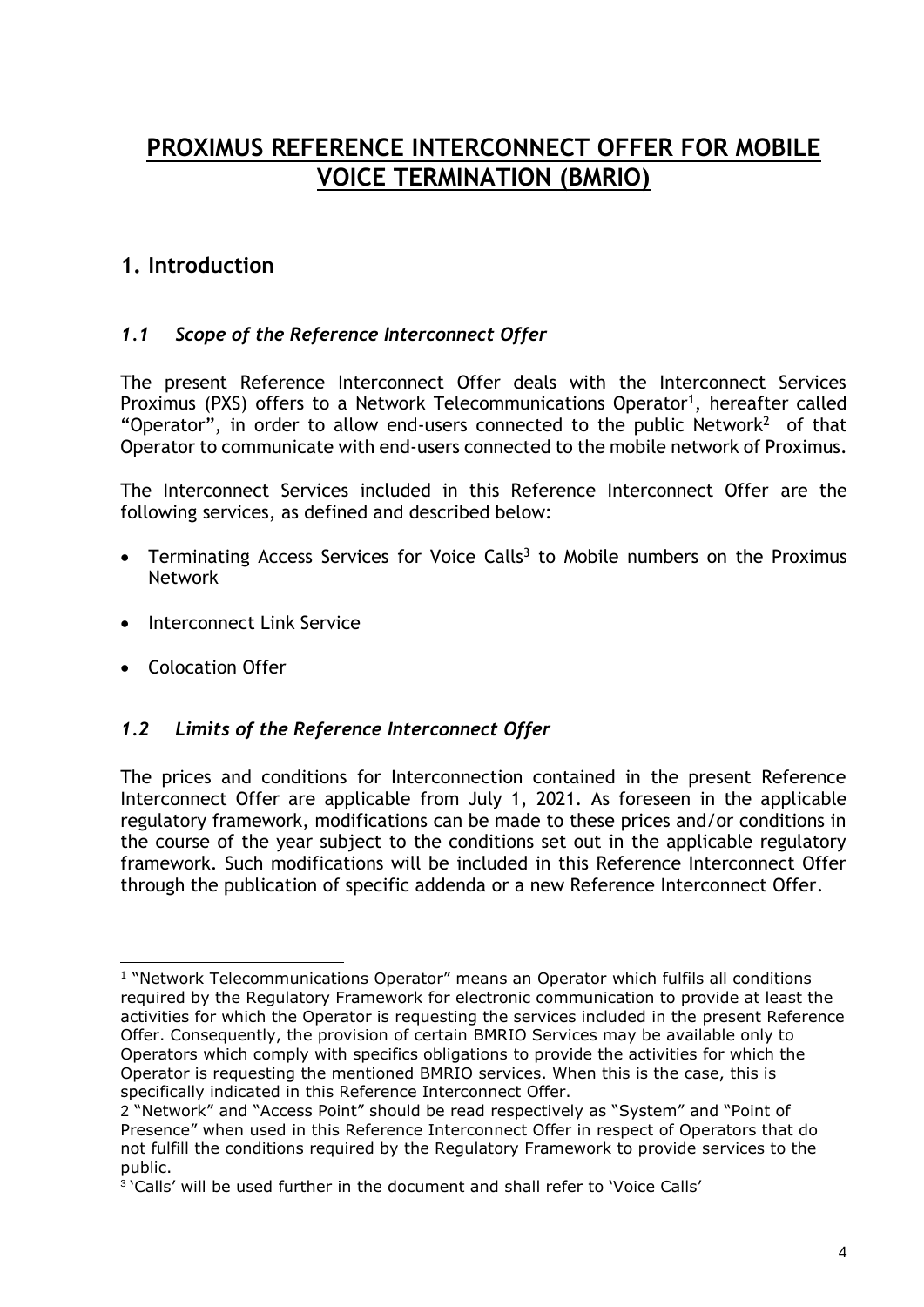This Reference Interconnect Offer does not cover Calls to PXS mobile numbers which are ported out to other Mobile Networks.

In case of voice calls to non PXS mobile numbers ported in to the Proximus Network, these Calls shall be transmitted to Proximus Network including a Routing Number providing the necessary information to route the Calls to the Proximus Network**.**

It must be noticed that the Routing Number shall only be transmitted for PXS mobile numbers not included in the PXS mobile number ranges provided by BIPT to PXS and not for PXS mobile numbers within PXS mobile number ranges. As a more general rule, this Reference Interconnect Offer does not consider issues of mobile number portability.

Each Interconnect Agreement concluded with an Operator may include specific services negotiated between the two Parties which are not covered in the present Reference Interconnect Offer. Examples of such specific services, which PXS can offer at the request of the Operator, are: the conveyance of calls generated by the Operator's customers to the networks or facilities of other mobile operators with whom PXS has appropriate contractual relations. The list of available services can be obtained by the Operator after the signing of a confidentiality agreement.

Any interconnect service supplied by an Operator to PXS will be included in the Interconnect Agreement between PXS and that Operator on the basis of the agreement reached between those Parties.

PXS is not responsible for the content of the communications conveyed through its Interconnect Services.

## *1.3 Definitions*

The definitions included in this Reference Interconnect Offer are proper to this document and are without prejudice to the definitions contained in the applicable regulatory framework. This Offer only applies to services that are explicitly referred to in this Offer and, in case particular applications are indicated in the definition of some services, is only applicable for the applications concerned.

The capitalized terms in the present Reference Interconnect Offer have the meaning as defined below:

| Act:                           | In the present Reference Interconnect Offer<br>"the Act" means "the Act of 13th June 2005<br>concerning Electronic Communication<br>Services"                               |
|--------------------------------|-----------------------------------------------------------------------------------------------------------------------------------------------------------------------------|
| <b>Access Point:</b>           | Physical interface within Proximus Mobile<br>Network to which Interconnect Links can be<br>connected (a similar physical interface is<br>defined in the Operator's Network) |
| Proximus mobile number ranges: | Mobile Number ranges allocated by BIPT to<br>Proximus                                                                                                                       |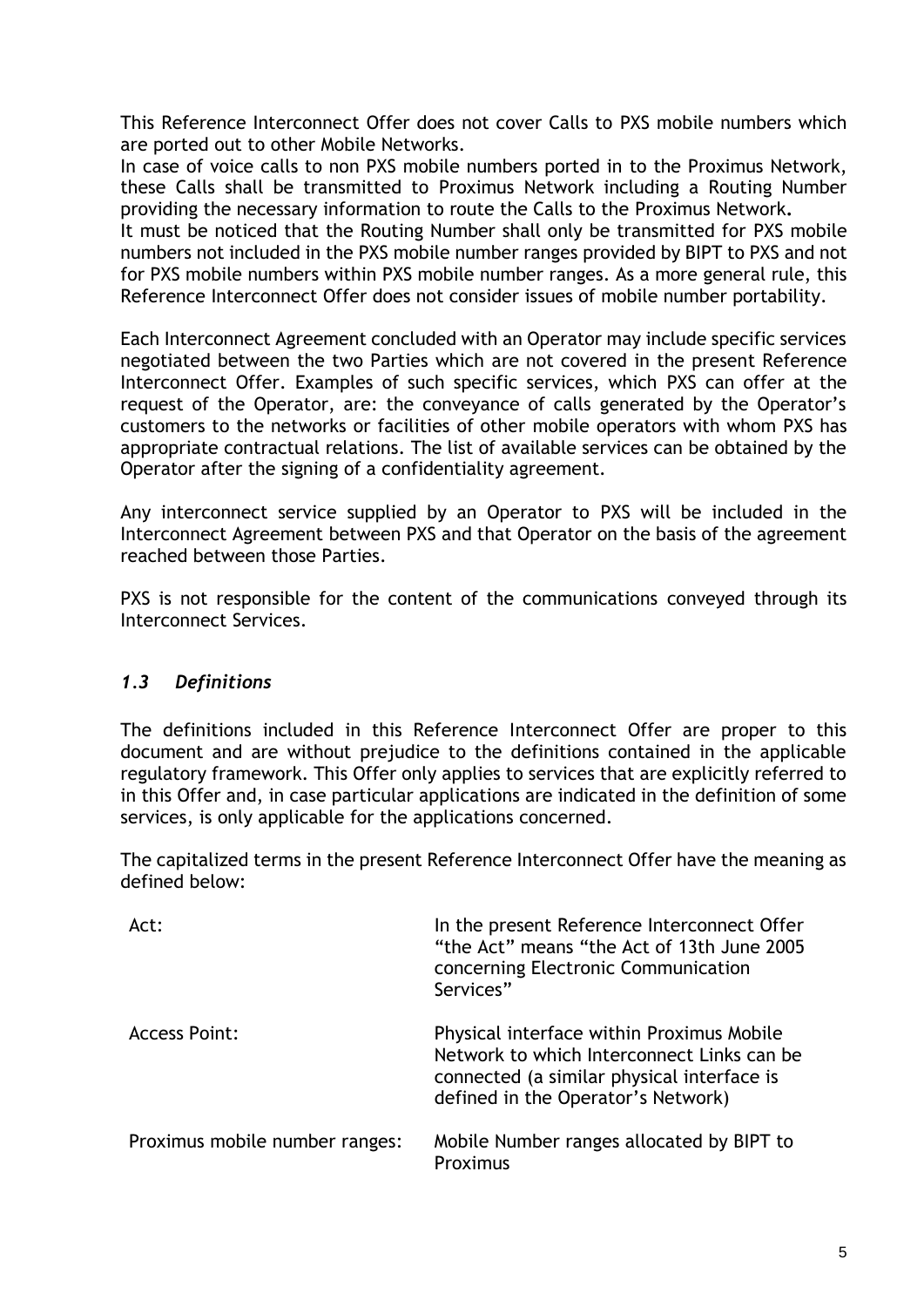| BIPT:                                               | Belgian Institute for postal services and<br>telecommunications                                                                                                                                                                                                                                                                                                                                                                          |
|-----------------------------------------------------|------------------------------------------------------------------------------------------------------------------------------------------------------------------------------------------------------------------------------------------------------------------------------------------------------------------------------------------------------------------------------------------------------------------------------------------|
| <b>PXS</b>                                          | Proximus                                                                                                                                                                                                                                                                                                                                                                                                                                 |
| <b>BMRIO</b>                                        | Proximus Mobile Reference Interconnect Offer<br>for Mobile Voice Termination                                                                                                                                                                                                                                                                                                                                                             |
| Call Attempt:                                       | An attempt to establish a Call                                                                                                                                                                                                                                                                                                                                                                                                           |
| Call:                                               | The establishment of a connection through a<br>Network and the transmission and the delivery<br>of a communication, from the terminal on<br>which this communication has been generated<br>to the terminal to which this communication is<br>addressed, or to a network platform or to any<br>other facility giving an automatic answer in<br>the cases where the connection cannot be<br>established. By Call, it is meant Voice Calls. |
| Calling Line Identification<br>Presentation (CLIP): | A supplementary service offered to a called<br>party that provides the calling party's number<br>to the called party                                                                                                                                                                                                                                                                                                                     |
| Calling Line Identification<br>Restriction (CLIR):  | A supplementary service offered to the calling<br>party to restrict the presentation of the calling<br>party's number to the called party                                                                                                                                                                                                                                                                                                |
| Capacity (of the Interconnect<br>Link):             | The capacity defined for the Interconnect Link<br>(transmission capacity) and the corresponding<br>Proximus mobile Access Point (switching<br>capacity) to which the Operator wishes to be<br>connected (expressed as a number of 2 Mbit/s<br>links $(E1's)^4$                                                                                                                                                                           |
| <b>Chargeable Call Duration:</b>                    | The time interval, rounded up to the nearest<br>second, that elapses between:<br>• the moment at which the answer signal (in<br>the backward direction) is detected at the<br>concerned Access Point<br>the moment at which the clear forward or<br>clear backward condition is detected at the<br>concerned Access Point                                                                                                                |
| CLI:                                                | Calling Line Identification                                                                                                                                                                                                                                                                                                                                                                                                              |

 $4$  The term "Capacity" covers both transmission and switching capacity. If the term

<sup>&</sup>quot;Capacity" is supposed to cover only switching capacity, the Parties are to use the term "switching capacity", and are to refrain from using the term "Capacity".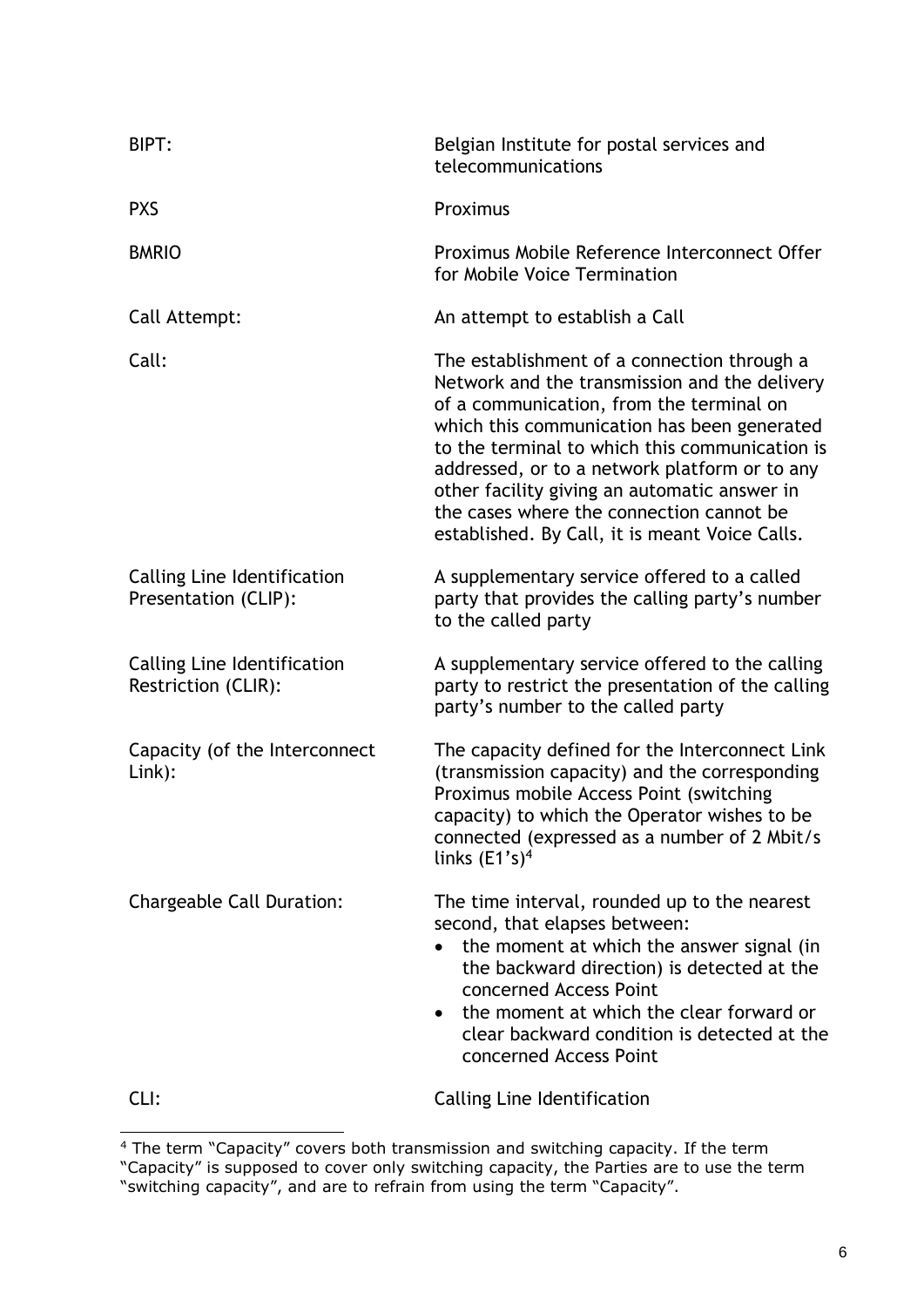| <b>Colocation Agreement:</b>           | An agreement concluded between Proximus<br>and an Operator which covers, in particular,<br>the technical, operational, billing, planning<br>and financial conditions for the Colocation<br>Services provided by Proximus to the Operator                                                                                                                |
|----------------------------------------|---------------------------------------------------------------------------------------------------------------------------------------------------------------------------------------------------------------------------------------------------------------------------------------------------------------------------------------------------------|
| <b>Colocation Area:</b>                | Part of a Colocation Room rented to a single<br>Operator                                                                                                                                                                                                                                                                                                |
| <b>Colocation Room:</b>                | Part of one of the buildings, listed in Annex 1,<br>where Operators can install their equipment<br>as described in the Colocation Agreement                                                                                                                                                                                                             |
| <b>Colocation Services:</b>            | Colocation Services as described in the<br><b>Colocation Agreement</b>                                                                                                                                                                                                                                                                                  |
| DDF:                                   | Digital Distribution Frame                                                                                                                                                                                                                                                                                                                              |
| Electronic communication               | Cf. the Act, article 2, $5^\circ$                                                                                                                                                                                                                                                                                                                       |
| services:<br><b>Demarcation Point:</b> | The physical point where Proximus mobile's<br>Network and the Operator's Network are<br>interconnected. The Demarcation Point is the<br>boundary between the Proximus and the<br>Operator domains of responsibility                                                                                                                                     |
| Interconnect Agreement:                | An agreement concluded between Proximus<br>and an Operator which describes, in<br>particular, the technical, operational, billing,<br>planning and financial conditions for the<br><b>Interconnect Services between Proximus</b><br>mobile network and the network of the<br>Operator and the provision of the<br>Interconnection of these two Networks |
| Interconnect Link Service:             | An Interconnect Service necessary for the<br>establishment of an Interconnect Link                                                                                                                                                                                                                                                                      |
| Interconnect Link:                     | A Link between two Access Points located,<br>respectively, in Proximus mobile's Network<br>and in the Operator's Network in order to<br>enable the provision of Interconnect Services.<br>An Interconnect Link is composed of an integer<br>number of 2 Mbit/s systems (E1's)                                                                           |
| Interconnect(ion) Services:            | Interconnect(ion) Services described in the<br>present Reference Interconnect Offer                                                                                                                                                                                                                                                                     |
| Interconnect(ion):                     | Cf. the Act, article 2, $19^\circ$                                                                                                                                                                                                                                                                                                                      |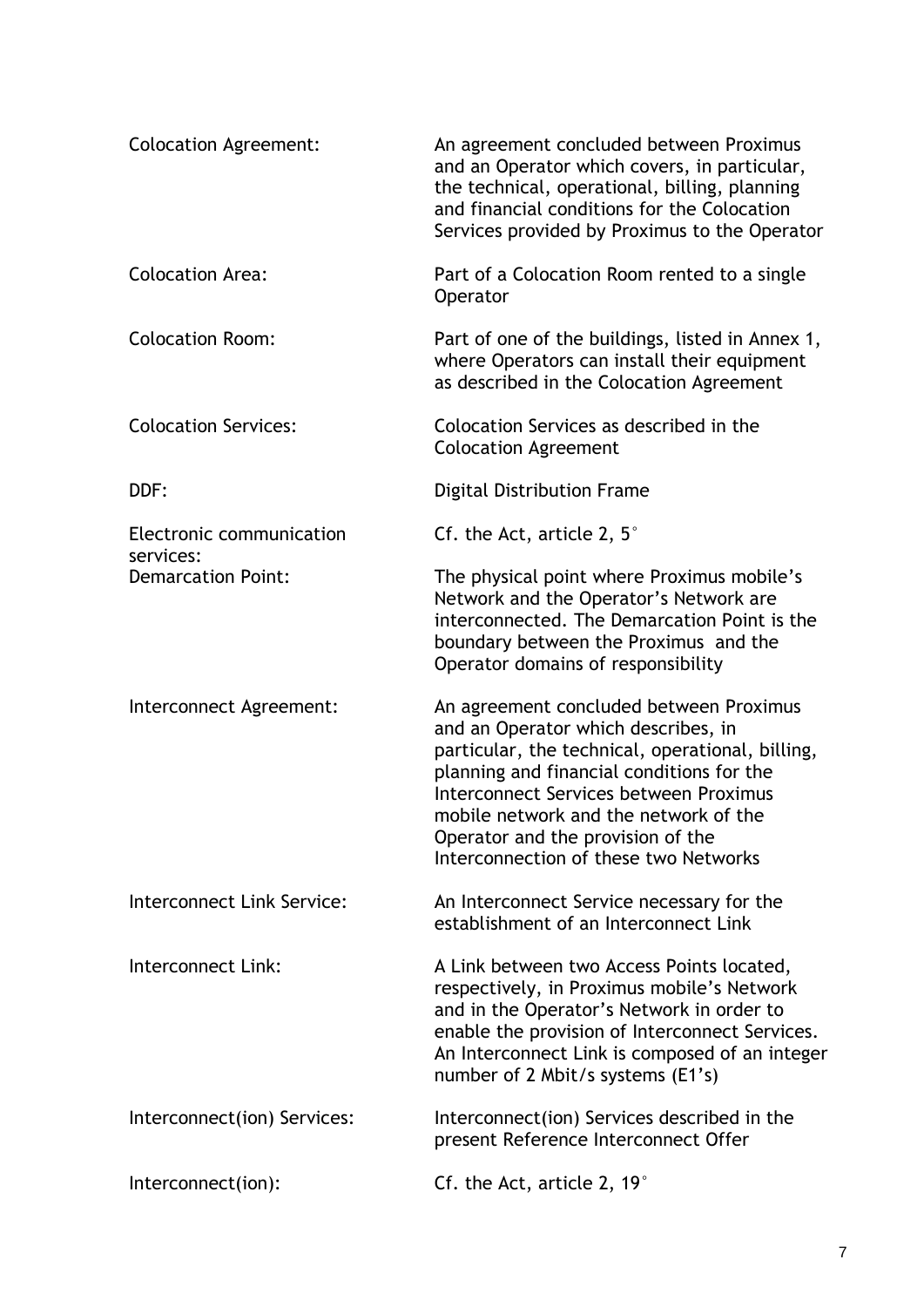| Leased Line (Service):                           | Cf. the Act, article $2,30^{\circ}$                                                                                                                                                                                                                                    |
|--------------------------------------------------|------------------------------------------------------------------------------------------------------------------------------------------------------------------------------------------------------------------------------------------------------------------------|
| Mobile Numbers on the Proximus<br><b>Network</b> | Mobile Numbers within Proximus Mobile<br>Number Ranges that are not ported out and<br>Mobile Numbers belonging to other Mobile<br>Operators Mobile Number ranges that have<br>been ported in Proximus Network                                                          |
| Network (Telecommunication):                     | Cf. the Act, article 2, 48                                                                                                                                                                                                                                             |
| Operator:                                        | Cf. footnote 1                                                                                                                                                                                                                                                         |
| Party:                                           | Depending on the context, Proximus and/or<br>the Operator entering into an Interconnect<br>Agreement                                                                                                                                                                   |
| Point of Presence (POP):                         | Physical interface within the Service<br>Operator's System to which Interconnect Links<br>can be connected                                                                                                                                                             |
| Proximus<br><b>Public Network Operator:</b>      | Proximus's mobile network<br>Moral or physical person that fulfils the<br>conditions required by the Regulatory<br>Framework for electronic communications to<br>provide a public Network                                                                              |
| Reference Interconnect Offer:                    | The present offer for Interconnect Services                                                                                                                                                                                                                            |
| Successful Call:                                 | A call for which an answer signal (in the<br>backward direction) has been received in<br>accordance with the applicable international<br>recommendations                                                                                                               |
| System:                                          | The telecommunication infrastructure used by<br>a Service Operator for the provision of public<br><b>Voice Telephony Services</b>                                                                                                                                      |
| <b>Mobile Terminating Service:</b>               | Interconnect Service offered at a Proximus<br>mobile Access Point through which Proximus<br>conveys the Calls handed over by the Operator<br>and directed to Proximus Mobile numbers on<br>Proximus mobile Network from that Access<br>Point to the End-User concerned |
| Traffic (Flow):                                  | A set of Calls characterized by the fact that all<br>the Calls which constitute this flow have a<br>same direction (towards or from an Access<br>Point)                                                                                                                |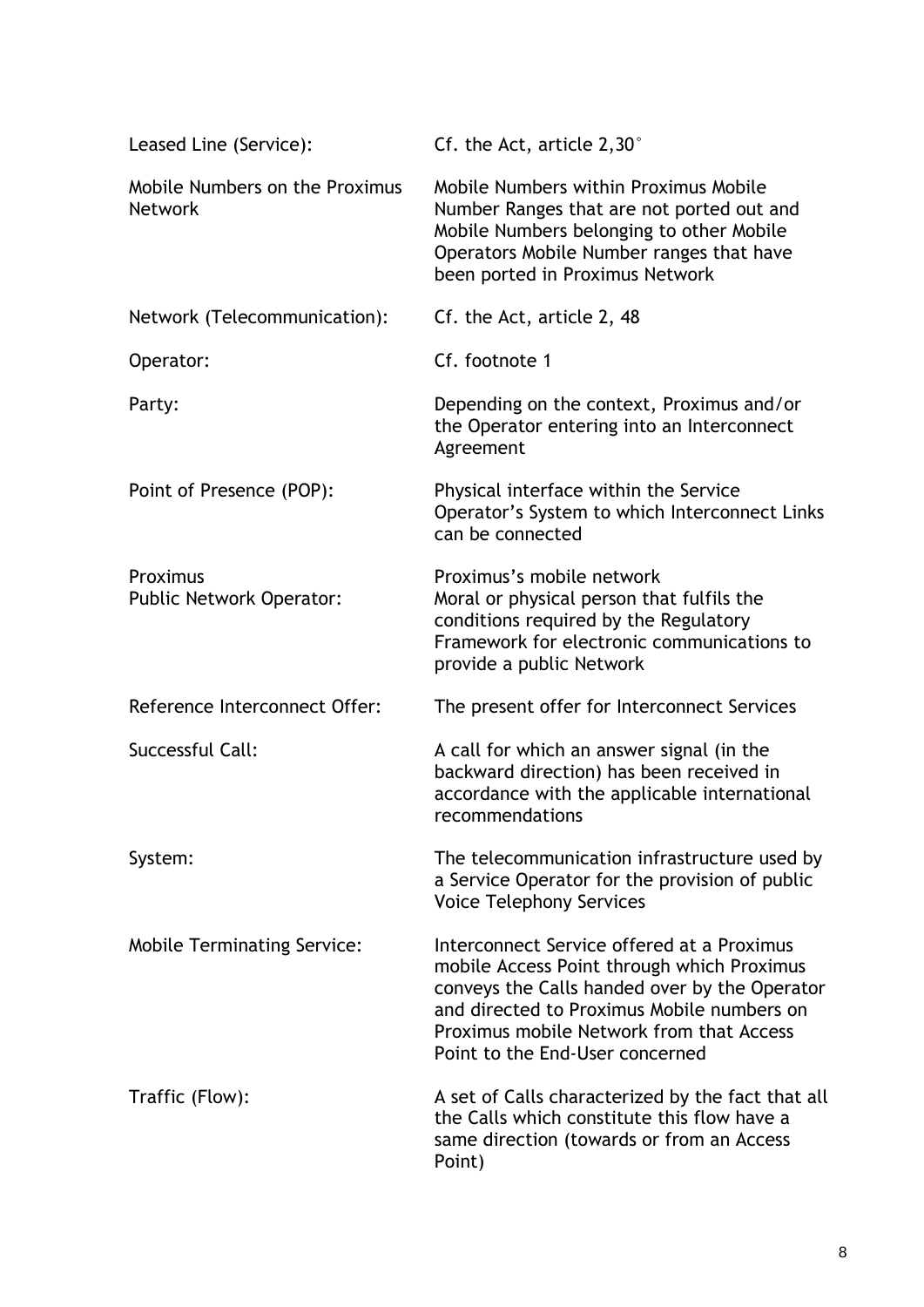| Unsuccessful Call:       | All calls which have passed through the<br>Proximus mobile Access Point and which are<br>not Successful Calls |
|--------------------------|---------------------------------------------------------------------------------------------------------------|
| Voice Telephony Service: | Switched electronic communications conveying<br>voice                                                         |
| <b>Working Day:</b>      | Each day except Saturday, Sunday and the<br>national legal holidays in Belgium                                |

To be further completed if needed

## **2. Interconnect Architecture**

Interconnection is realized by the linking of two Access Points each of them located in the Networks to be interconnected. The linking of Access Points is implemented by means of an Interconnect Link. The Demarcation Point is located on the Interconnect Link and is the physical point where both Networks are interconnected and represents as such the boundary between the domains of responsibility of PXS and the interconnected Operator.

Proximus Network is composed of 6 Access Points (listed in Annex 1). From this list, the Operator can, subject to what is stated below, choose at least two Access Points at which it wants to interconnect its Network (see remarks concerning availability in Chapters 9 and 10). From any of these Access Points, the operator can terminate traffic to all Mobile numbers on the Proximus Network.

The sites in the Operator's public Network at which Interconnection to that Network is possible, can also be considered as "Access Points". Where necessary to avoid confusion, a distinction is made in the present Reference Interconnect Offer between "Proximus Access Points" and "Operator Access Points".

Each of the Access Points is fully controlled by the Operator concerned and is implemented as a set of 2 Mbit/s G.703 interfaces situated at a digital distribution frame. A minimum of two E1's per Access Point is required in order to secure an optimal traffic conveyance towards the Proximus Network.

PXS will examine with the Operator the Operator Access Points at which PXS can interconnect its Network.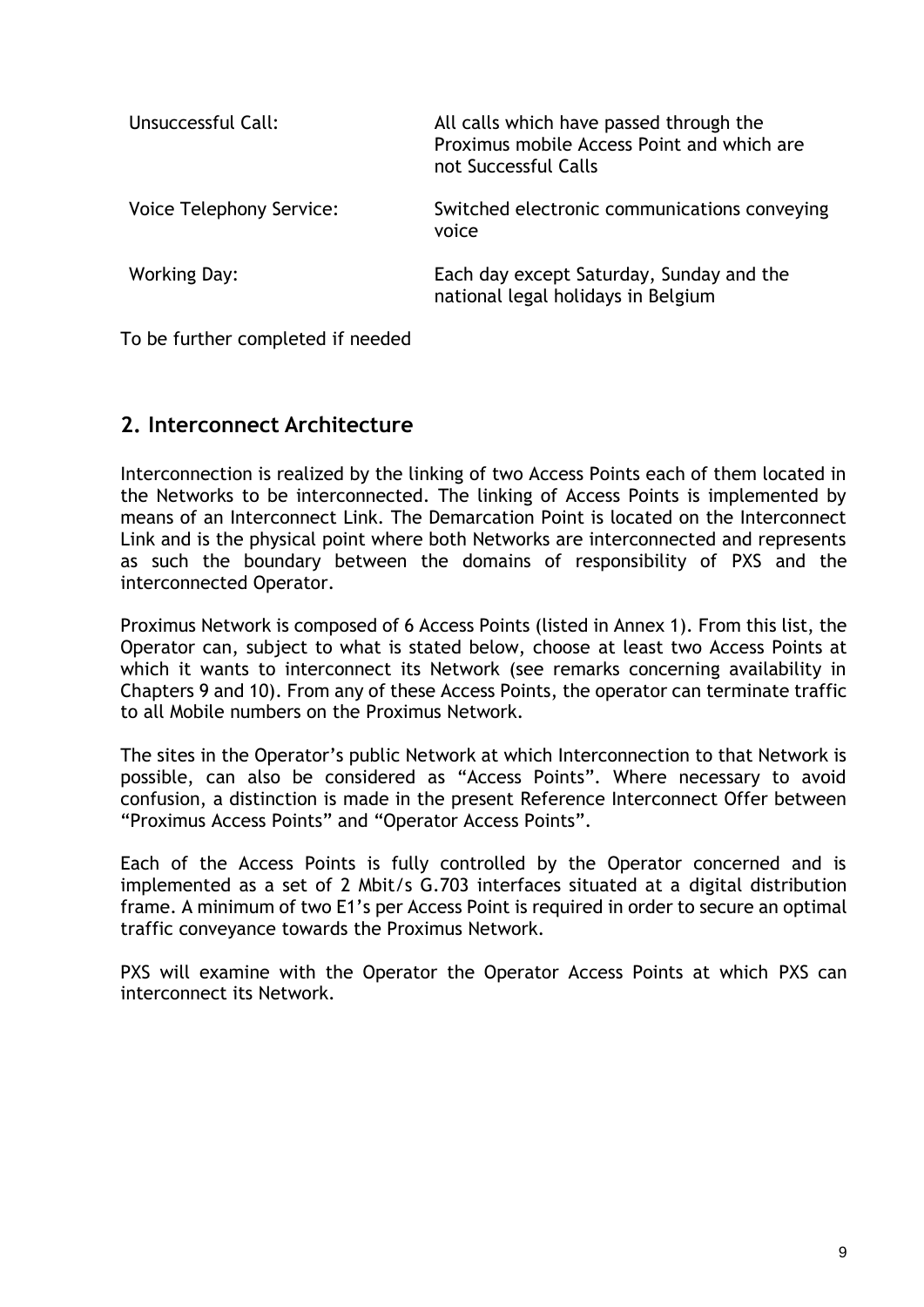## **3. Mobile Terminating Service**

## *3.1 Calls to Proximus's Mobile Numbers*

The Voice Telephony traffic generated by end-users on the Operator's Network and directed to the Proximus Network is to be conveyed from an Interconnected Operator Access Point to one of the two Proximus Access Points to which the Operator shall be connected. The Mobile Terminating Service for Calls to Mobile numbers on the Proximus Network and the terms and conditions applicable to it are available for Calls handed over by the Operator and terminated by PXS on its Network.

The prices applicable to the Mobile Terminating Service for Calls to Mobile numbers on the Proximus Network which are not ported outside the Proximus Network are indicated in §12.2.

The prices indicated in §12.2 are also applicable to Calls to non-PXS mobile numbers ported to the Proximus Network, which are handed over by the Operator at a Proximus Access Point with a Routing Number providing all the necessary information to route the Calls concerned to their final destination in the Proximus Network. The Routing Number shall only be transmitted for non-PXS numbers and never for PXS number ranges.

The Operator is responsible for the setting of the retail prices and for the invoicing of its end-users for the Calls to Mobile numbers on the Proximus Network.

## **4.Electronic communication services supported by Proximus Interconnect Services**

The Electronic communication services supported by Proximus's Interconnect Services depend on the ability of the signalling systems to convey the requested information between the Proximus Network and the Operator's Network and on the ability of each of the two Networks to make those services available.

The conveyance of the following types of Calls through Proximus Access Points will be supported in both directions:

- basic PSTN/ISDN Calls based on speech/3.1 kHz audio bearer service
- basic ISDN Calls based on 64 kbit/s unrestricted bearer service

The proper functioning of the CLIP/CLIR supplementary services depends on the availability of the CLI and the status of the relevant parameters to be transmitted in the signalling protocol indicating whether or not the CLI may be presented to the called end-user. For Calls generated on the Proximus Network and handed over to the Operator (in the sense of article 68, 23° of the Law) the CLI is always transmitted.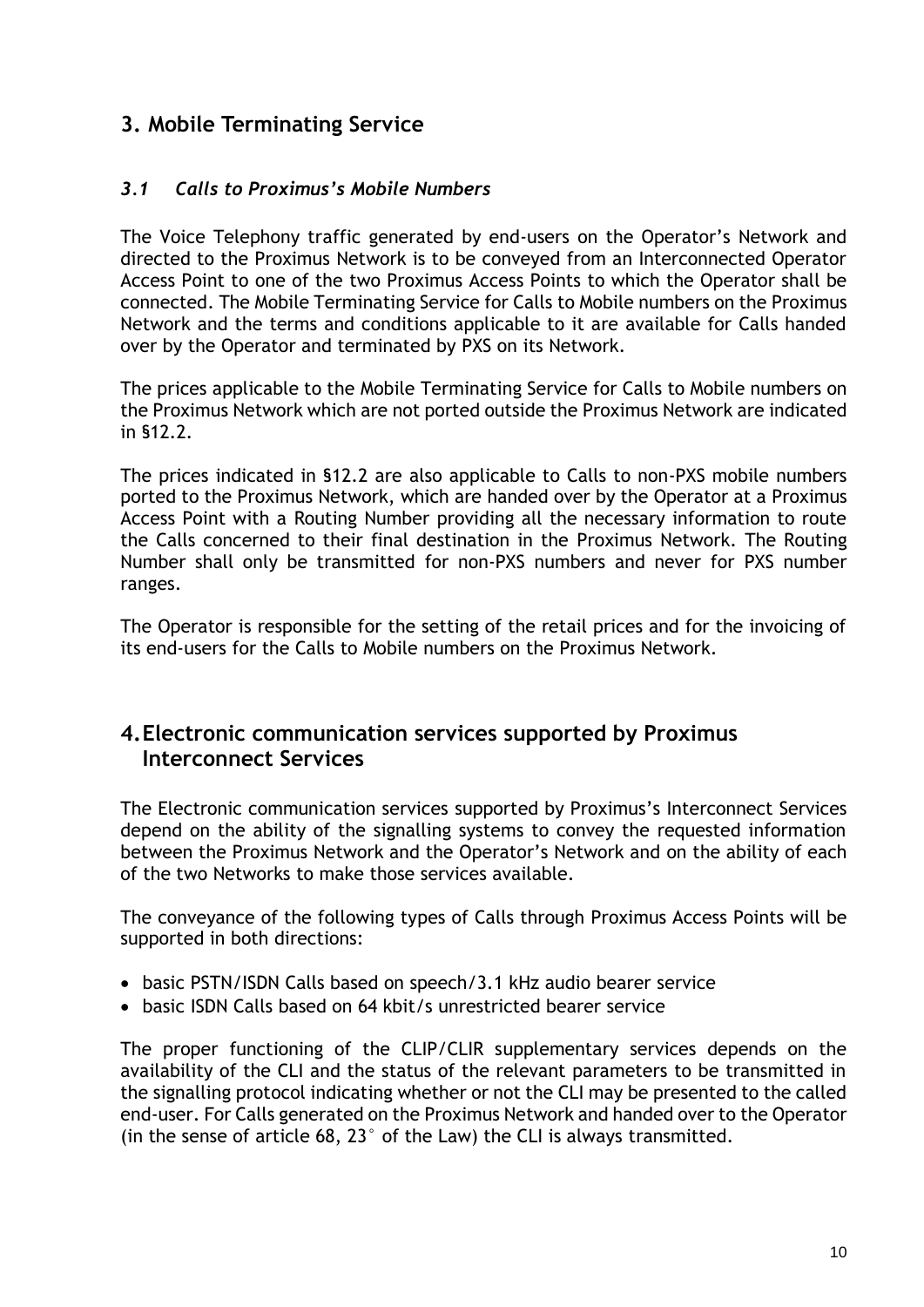All Operators are required to respect the following minimum principles with respect to the use of the CLI in addition to any other regulatory obligations that may exist. The CLI must always represent the correct number associated with the network termination point of the public network at which the Call was originated. The said number is a number which has been allocated by the competent Authority. All Operators have to comply, to the extent technically possible, with the relevant ITU recommendations and the European Guidelines for Calling Line Identification as issued by the European Telecom Platform (22 January 1999).

## **5.Technical conditions for Proximus Interconnect Services**

Each Operator will use the Interconnect Links, for which it is responsible as defined in §6.1, to implement its signalling links. The signalling links of the Operator will have to be connected to Proximus Access Points.

Each Operator will make available the necessary number of signalling links according to the volume of Traffic for which it is responsible as defined in §6.1. Under normal circumstances, the maximum allowed signalling traffic per signalling link is 0,3 erlang, unless otherwise agreed upon between both Parties. In case Interconnect Traffic is only conveyed on Interconnect Links for which the Operator is responsible as defined in §6.1, i.e. there are no Interconnect Links for which Proximus is responsible as defined in §6.1, Proximus reserves the right to use the signalling links on the Operator Interconnect Links at no cost.

The signalling protocols usable between the Proximus Network and the Operator's Network are based upon ITU-T SS7 (see technical specifications). The switching equipment of the Operator's Network interconnected with the Proximus Network will have to be able to process all the relevant parameters coming from the Proximus Network and pertaining to the requested Interconnect Services as described in relevant ITU-T standards.

## **6. Interconnect Link Service**

## *6.1 Responsibilities for the dimensioning and payment of the Interconnect Links*

Each Operator is responsible for the dimensioning and payment of the Interconnect Links required for the conveyance of its own traffic as defined below.

More precisely, an Operator requesting Interconnection with the Proximus Network is responsible for the dimensioning and payment of the Interconnect Links conveying the traffic from the Operator's Network handed over to the Proximus Access Point in order to use PXS Mobile Termination Service.

The dimensioning of the Interconnect Links for which PXS is responsible and which carry non-mature traffic as defined in Planning and Implementation document will take into account the traffic forecasting data provided by the Operator.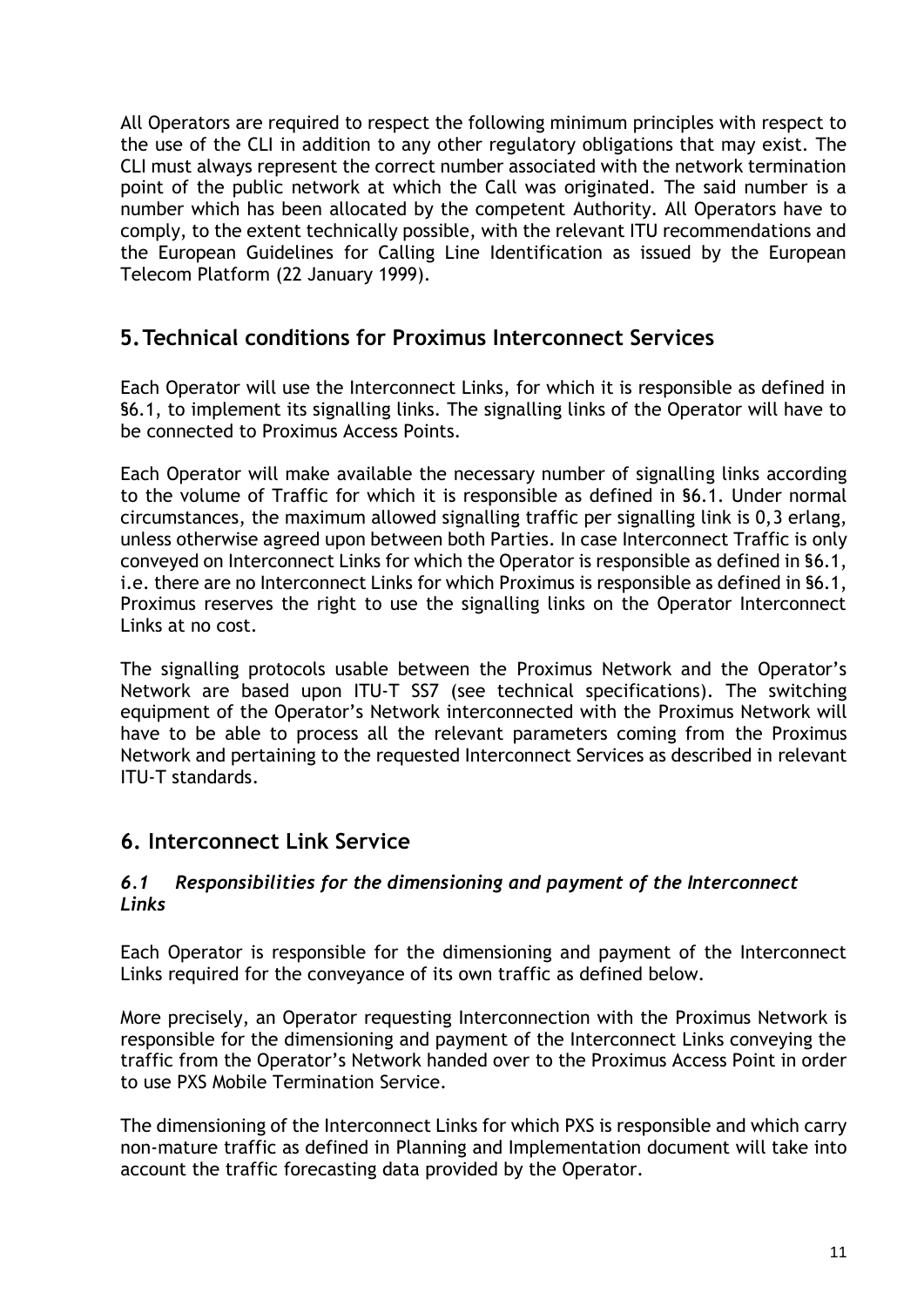As far as the quality of the Terminating Access Services is concerned, PXS shall not be responsible for an inadequate dimensioning of the Interconnect Links for whose dimensioning the Operator is responsible.

## *6.2 Implementation of Interconnect Links*

The physical linking between two Networks is based upon the linking of the respective Access Points by means of an Interconnect Link. The Interconnect Link is composed of a number of 2 Mbit/s Links (E1's).

As far as the physical implementation of the Interconnect Links is concerned, PXS offers different possibilities which are described in the sections 6.2.1 to 6.2.3 below. For the implementation of the Interconnect Links for whose dimensioning the Operator is responsible, the Operator is free to choose between the different possibilities subject to what is stated in the sections 6.2.1 to 6.2.3

It is up to the Operator to decide upon the manner in which the Interconnect Links, for which dimensioning it is responsible, will be protected from the transmission viewpoint. Symmetrically it will be up to PXS to decide upon the manner in which it will secure the Interconnect Links, for which dimensioning it is responsible.

## **6.2.1 Internal Cabling**

Co-location at Proximus, in a building where also the Proximus Access Point is located, is a prerequisite for the implementation of this service.

PROXIMUS will install the necessary cabling capacity, as ordered by the Operator to PROXIMUS, from the Operator Co-location Area to the Proximus DDF associated with the Proximus Access Point. This is the process of "cabling pre-provisioning" which is independent of the provisioning of switching capacity.

The Operator will then receive a unique codification for every coax pair within the installed cable (4 codifications per cable). This codification will later be used by the Operator switch circuits assignment.

The Operator shall install, operate and maintain all cables and transmission equipments up to its AP in the co-location area of the Proximus building in which the relevant Proximus AP selected by the Operator is situated.

The Operator is in charge of the administering through appropriate means (such as allocate circuits to specific cables, using the codification principle described below) the transmission capacity from the Co-location Room to the DDF associated with the Proximus Access Point.

The Operator will also administer the usage and the occupancy of transmission capacity between its Co-location Area and the Proximus DDF. It must order additional transmission capacity before the saturation of the existing cabling taking into account relevant Proximus lead-times.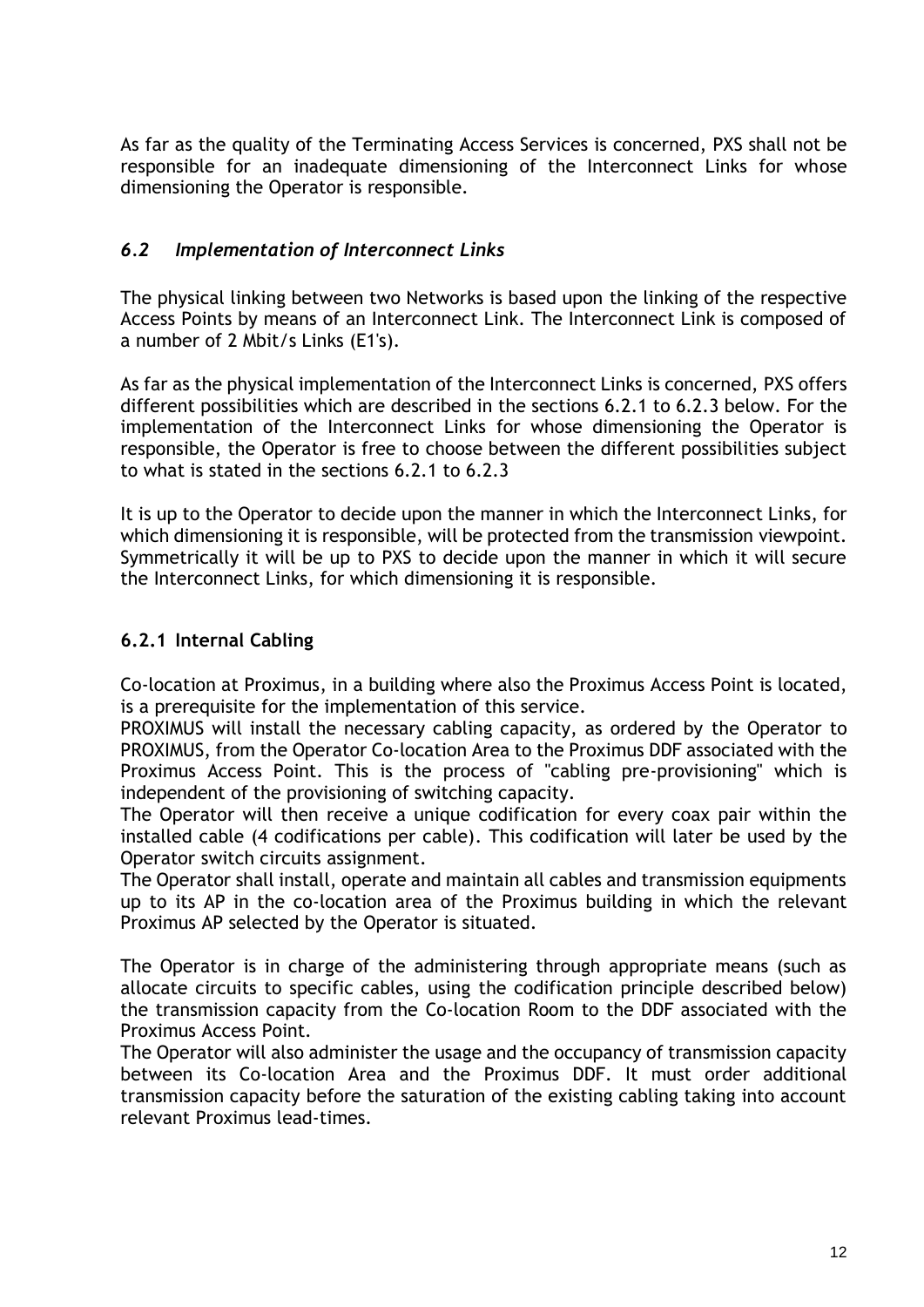## **6.2.2 Standard Proximus 2 Mbits Leased Line**

The part of the Interconnect Link terminating on the Proximus AP is ordered by the Operator directly to Proximus.

## **6.2.3 Proximus Sited connectivity offer**

This service consists of an Interconnect link between one of the Proximus Access Point, as presented in annex 1, and the colocation area of the Operator located in the same building.

Colocation at Proximus, in a building where the Proximus Access Point is also located, constitutes a prerequisite for the implementation of this service.

The Interconnect Link is provided by the Operator from its Access Point to the relevant Proximus Colocation. In this case the Operator's transmission equipment is located in the Colocation within the premises of the relevant Proximus Access Point. The Demarcation Point is located at the end of the Proximus Sited cable connecting the Operator's transmission equipment to the Proximus Access Point. The connection of the cable to the equipment of the Operator is the responsibility of the Operator.

The price of the Proximus Sited connectivity offer connecting the transmission equipment of the Operator located in its Colocation Area to the Proximus Access Point at which the Interconnect Services as described in the present Reference Offer can be obtained as indicated in [§12.3.3.](#page-18-0)

## **7. Colocation**

The technical, operational, billing, planning and financial conditions for the Colocation Services provided by PXS to the Operator are described in the Colocation Agreement concluded between the Operator and PXS for each PXS building where Colocation Services are provided to the Operator. The Colocation Agreement and conditions can be provided on Operator's request.

## **8. Quality of Service<sup>5</sup>**

The quality and the security of the conveyance by PXS of the Interconnect traffic is in accordance with the quality PXS provides for its own traffic.

PXS confirms that it uses all its reasonable endeavours to avoid problems of congestion but that such problems may still occur on a temporary basis in certain points of the Network. Operators which experience congestion for their Interconnect Traffic and conclude after investigations that the cause of the congestion is located in the Proximus Network can contact the appropriate PXS contact point. On the basis of precise and detailed information provided by the Operator, PXS will verify whether there is indeed

<sup>&</sup>lt;sup>5</sup> This Chapter does not apply to the connectivity services.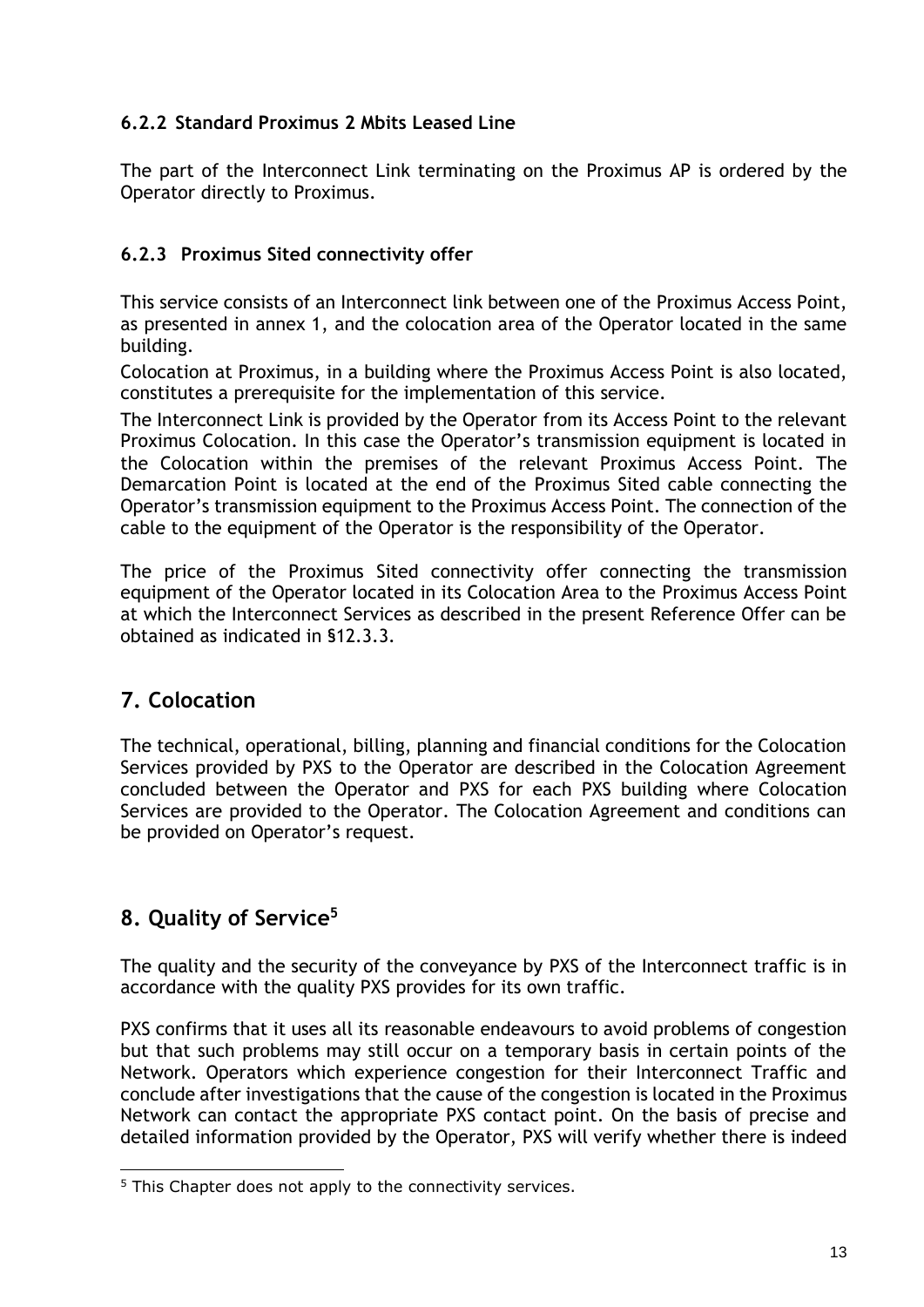a problem of congestion in the Proximus Network and will inform the Operator of the time schedule in which it is planned to eliminate the problem of congestion concerned.

In the event that a particular situation is susceptible to disturb temporarily the conveyance of traffic within its Network, PXS could be constrained to implement traffic regulation in order to limit its effect on the quality of the service provided to its customers as well as to the interconnected Operators. These measures of traffic regulation are applied to PXS and Operator traffic without discrimination.

The Parties shall inform each other about the operational traffic management strategies to protect the quality of service and to alleviate short term overloads due to abnormal traffic patterns or failed facilities.

## **9. Evolution of the interconnect offer**

In case PXS would be in the process of adapting its telecommunication infrastructure, PXS will inform the Operators about the changes in its infrastructure that have an effect on the Interconnect Services Proximus offers. In as far as such technical changes are concerned that have a foreseeable impact on the Interconnect Services, PXS will communicate such information as soon as reasonably practicable and not later than 12 months in advance of the planned changes (except if the change concerned is due to unforeseen circumstances and it therefore does not allow PXS to respect the above mentioned period).

## **10. Organized planning for Interconnect Services**

Interconnect negotiations can only start after the transmission to PXS of an interconnect negotiation document granted by the competent Authority and covering the type of declaration of Services made by the Operator to the benefit of the present Reference Interconnect Offer. The bringing into service of an Interconnection will be subject to the signature of an Interconnect Agreement with PXS covering the services to be provided and, in the event of the extension of the services included in an existing Interconnect Agreement, the bringing into service of additional services. Any bringing into service of an additional Interconnect Service is subject to the conclusion of a complete commercial agreement concerning the additional Interconnect Service concerned. The reception by PXS of the confirmation that the Operator has performed the required service's declaration entitling it to the benefit of the present Reference Interconnect Offer is one of the prerequisites for the conclusion of an Interconnect Agreement.

In order to have an optimized planning of the resources needed for the bringing into service and the subsequent phases of an Interconnection and in order to preserve the appropriate dimensioning of Proximus Network enabling PXS to handle the interconnect traffic as well as its own traffic in a proper manner, the Operator will have to supply forecasting data for traffic and Capacity according to the procedures, which are described in detail in Planning & Implementation. The information to be communicated to PXS related to the forecasting of the switching and transmission capacity to be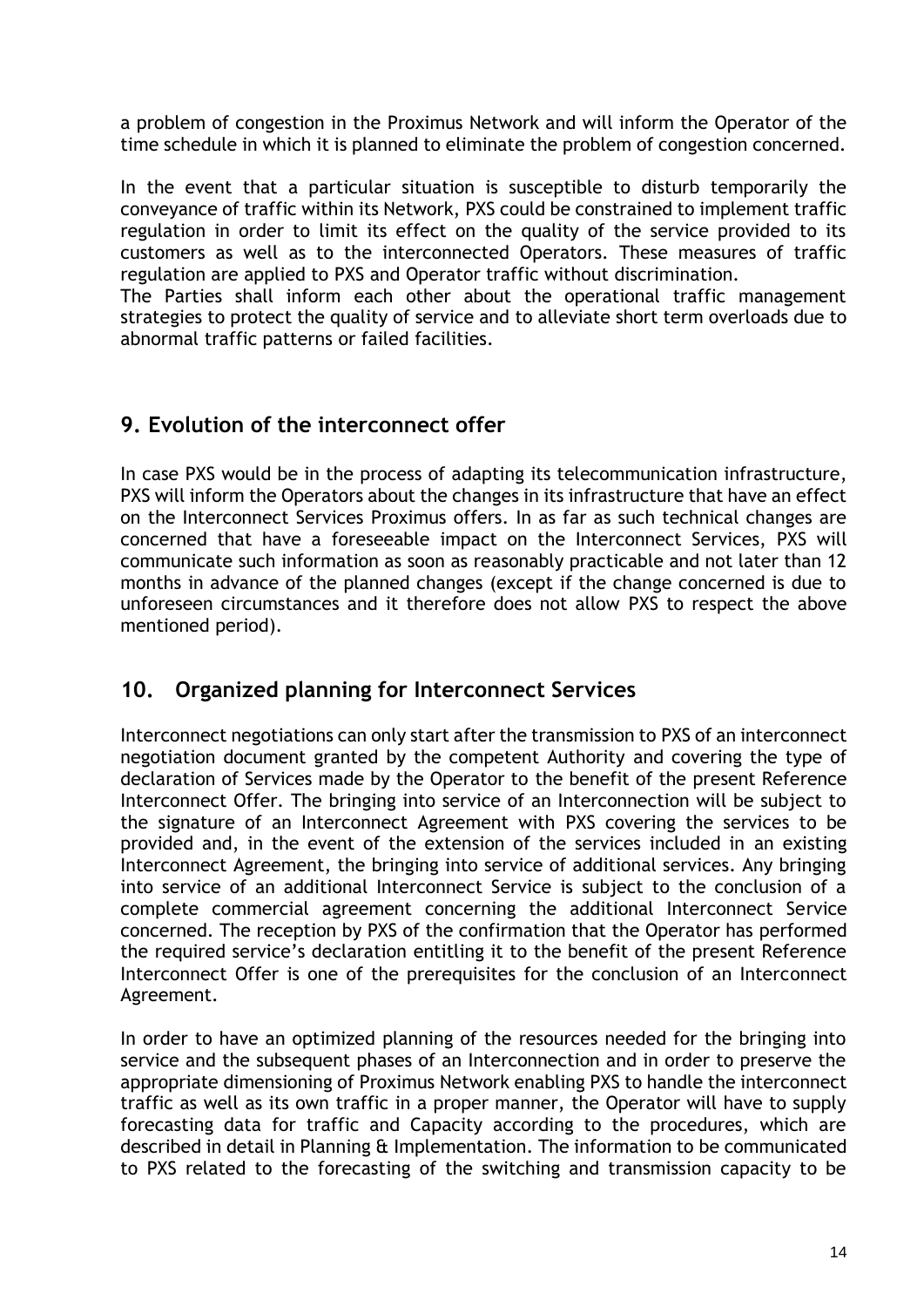delivered to the Operator shall be treated as confidential by PXS and shall only be used for the purpose for which it is transmitted. The PXS unit that receives the information will not communicate it to other units within PXS that are not concerned with the interconnection procedures.

## **11. Financial Guarantees**

11.1. In order to guarantee the payment by Operator of the prices due for Interconnect Services provided by PXS, PXS will require financial guarantees from Operator as described hereafter.

These financial guarantees will not be required in the event that Operator has sufficient creditworthiness as evidenced by either of the following alternatives:

- <span id="page-15-0"></span>a. Operator has obtained a Graydon rating equal to or above 50 for its debt
- b. Operator has obtained a rating similar to Graydon "50" rating, provided that (i) such rating is generally accepted by PXS as being equivalent to Graydon's and that (ii) such rating is generally reviewed and updated on a regular basis.

In the event that, in the course of the Interconnect Agreement, Operator would lose the above described creditworthiness (either through the loss of "Graydon 50" credit rating or similar, or upon the occurrence of any default or delay of payment or of any particular circumstances as defined here above), Operator will have to provide PXS with a financial guarantee as defined in the present chapter within 5 Working Days from PXS's request thereto.

11.2. The financial guarantees requested by PXS in accordance with the above are either of the following (at the choice of Operator):

- a. Irrevocable and unconditional parent corporation guarantee for the debts incurred by Operator in the application of the Interconnect Agreement, provided that such parent company is issued by a company that has sufficient creditworthiness as defined in article 11.1 above. In the event that, in the course of the Interconnect Agreement, the Parent Company would lose the above described creditworthiness (e.g. through the loss of "Graydon 50" credit rating or similar), Operator will provide PXS with a pre-payment or with another financial guarantee as described in the present chapter within 5 working days of the request of PXS.
- <span id="page-15-1"></span>b. Deposit on an escrow account with a reputable bank or financial institution established in the EU. The amount of that deposit will be equal to an estimate of three months of net amount due by Operator after netting of invoices for Interconnect Services issued by both Parties, provided a Netting Agreement is signed between the Parties. If no Netting Agreement is signed, the amount of the deposit will be equal to an estimate of three months of PXS's invoices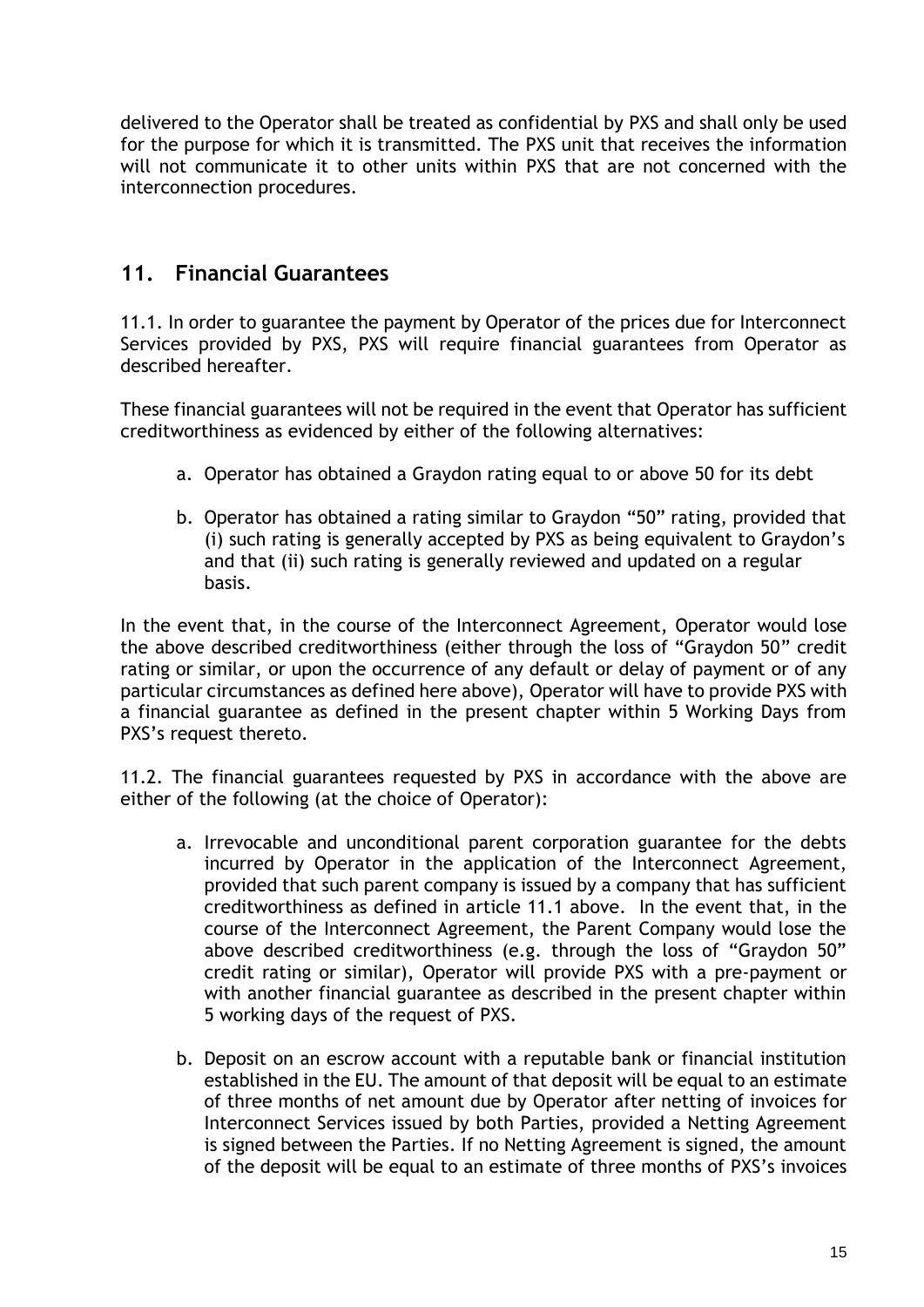for Interconnect Services. Based on the actual traffic exchanged between the Parties, Operator and PXS will have the right to require an adaptation of the amount of the deposit every six months. In case of default by Operator to pay sums due under the Interconnect Agreement, the sums deposited on the escrow account will accrue to PXS. The interests accrued on the escrow account will be payable to Operator. In the event the sums deposited are accrued to PXS, Operator will provide PXS with a pre-payment or with another financial guarantee as defined in the present chapter within 5 working days of the request of PXS.

- c. Monthly prepayment based on the average of the monthly net amount due by Operator after netting of invoices during three months of Interconnect Services provided a Netting Agreement has been signed between the Parties. In case no Netting Agreement has been signed between the Parties, the amount of the prepayment shall be based on the average of the invoices for Interconnect Services issued by PXS during three months. The amount of the prepayment shall be reviewed every three months. Terms and Conditions of the prepayment will be as provided in Annex 2;
- <span id="page-16-0"></span>d. Irrevocable and unconditional bank guarantee on first demand issued by a reputable bank or financial institution established in the EU. That bank guarantee will be issued for a minimum period of three years and for an amount equal to an estimate of three months of net amount due by Operator after netting of invoices for Interconnect Services issued by both Parties, provided a Netting Agreement is signed between the Parties. If no Netting Agreement is signed, the amount of the bank guarantee will be equal to an estimate of three months of PXS Interconnect invoices. Based on the actual traffic exchanged between the Parties, Operator and PXS will have the right to require an adaptation of the amount of the bank guarantee every six months. Upon the expiration of the bank guarantee or after Operator has called upon the bank guarantee, Operator shall provide PXS with a prepayment or with another financial guarantee as defined in the present chapter, within 5 working days of the request thereto from PXS.
- e. Any other proposal submitted by Operator, provided that PXS accepts it.

<span id="page-16-1"></span>11.3. In case Operator does not fulfill at least one of the conditions described in article 11.1 and Operator fails to provide PXS with a financial guarantee as described in article 11.2[a](#page-15-0) (parent company guarantee), 11.2[b](#page-15-1) (deposit on an escrow account), 11.2[d](#page-16-0) (bank guarantee) or 11.2[e](#page-16-1) (other proposal approved by Proximus), PXS will send monthly prepayment invoices to Operator.

11.4. In case Operator is in the process of establishing a new Interconnection with PXS, the amount of the financial guarantee will be calculated on the basis of the traffic forecasts provided by the Operator for the coming three months after the Bringing Into Service of the interconnection. In this case, the first review of the guaranteed amount will occur after the first three months and adapted accordingly.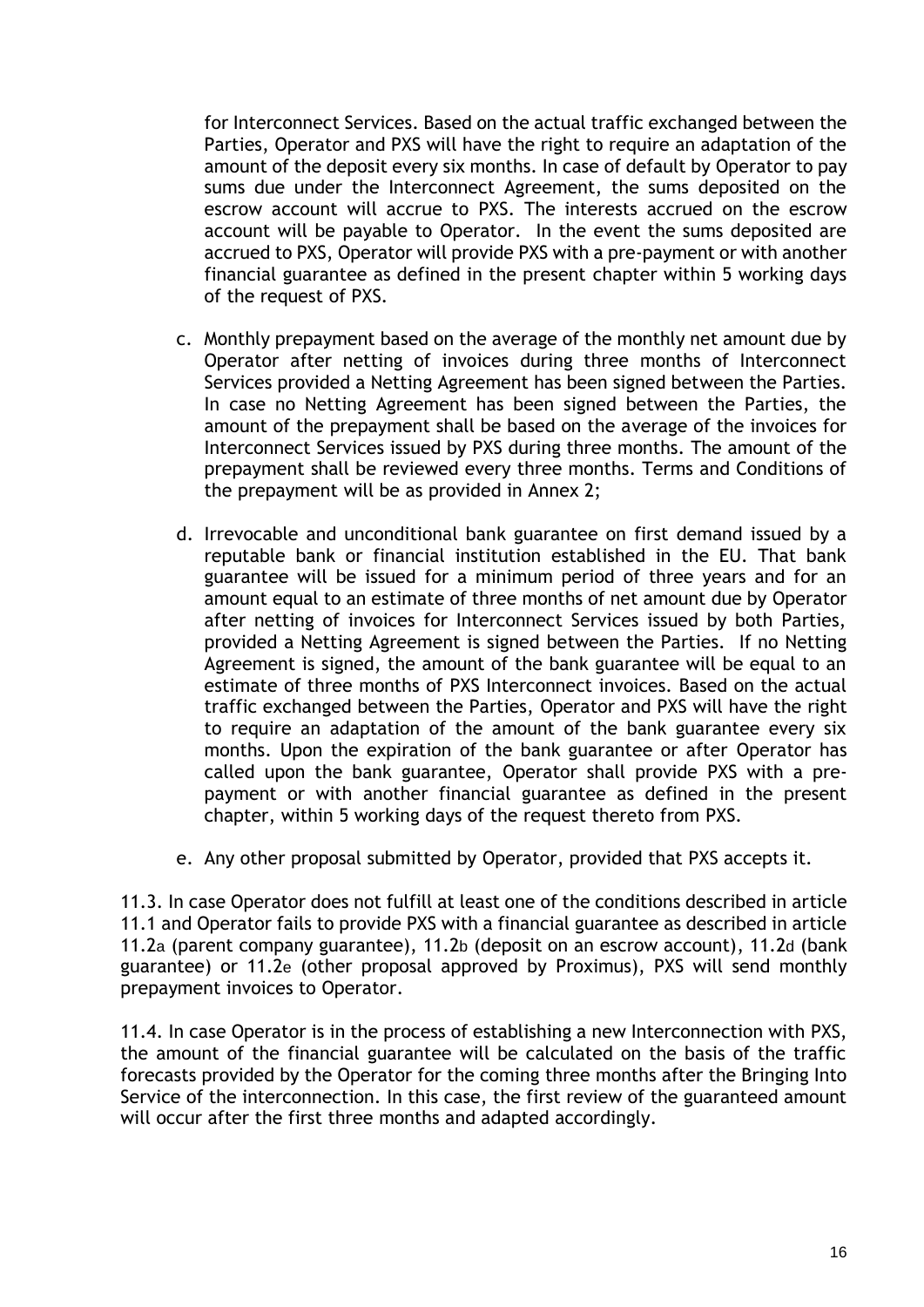## <span id="page-17-0"></span>**12. Pricing for Proximus Services**

All prices indicated below are expressed in Euro or eurocent and are exclusive of any taxes<sup>6</sup>.

## *12.1 Access to an Access Point*

No fees are applicable as from 1<sup>st</sup> July 2021.

## *12.2 Mobile Terminating Service*

The rate applicable to the delivery of calls originated from Belgium or other EEA countries to the network of Proximus will be as follows:

As from 01/07/2021: € 0,007 per minute As from 01/01/2022: € 0,0055 per minute As from 01/01/2023: € 0,004 per minute As from 01/01/2024: € 0,002 per minute

There is no set-up charge and the above price is applicable during all charging periods (peak/off-peak/weekend).

The list of EEA countries is presented in Annex 3 of the present BMRIO

The origin of a call is determined based on the country code of the calling party (the so-called A number).

Therefore, a call is considered as from EEA origin if the country code of the calling party falls in the list provided in Annex 3.

The rates above can also apply to calls originated from non-EEA origin provided the conditions mentioned in the EU Regulation are met. Proximus will inform the Operator for which non-EEA origin this is applicable.

## *12.3 Interconnect Link Service*

## **12.3.1 Internal Cabling**

The operator orders, pays and manages the Leased Lines related to the Interconnect links it is responsible to its Leased Line provider. Moreover Proximus will invoice the Proximus Internal Cabling.

## **12.3.2 Standard Proximus 2 Mbits Leased Line**

The operator orders, pays and manages the Leased Lines related to the Interconnect links it is responsible to Proximus.

 $6$  The compensation for test links is not included in the prices mentioned in Chapter [12.](#page-17-0)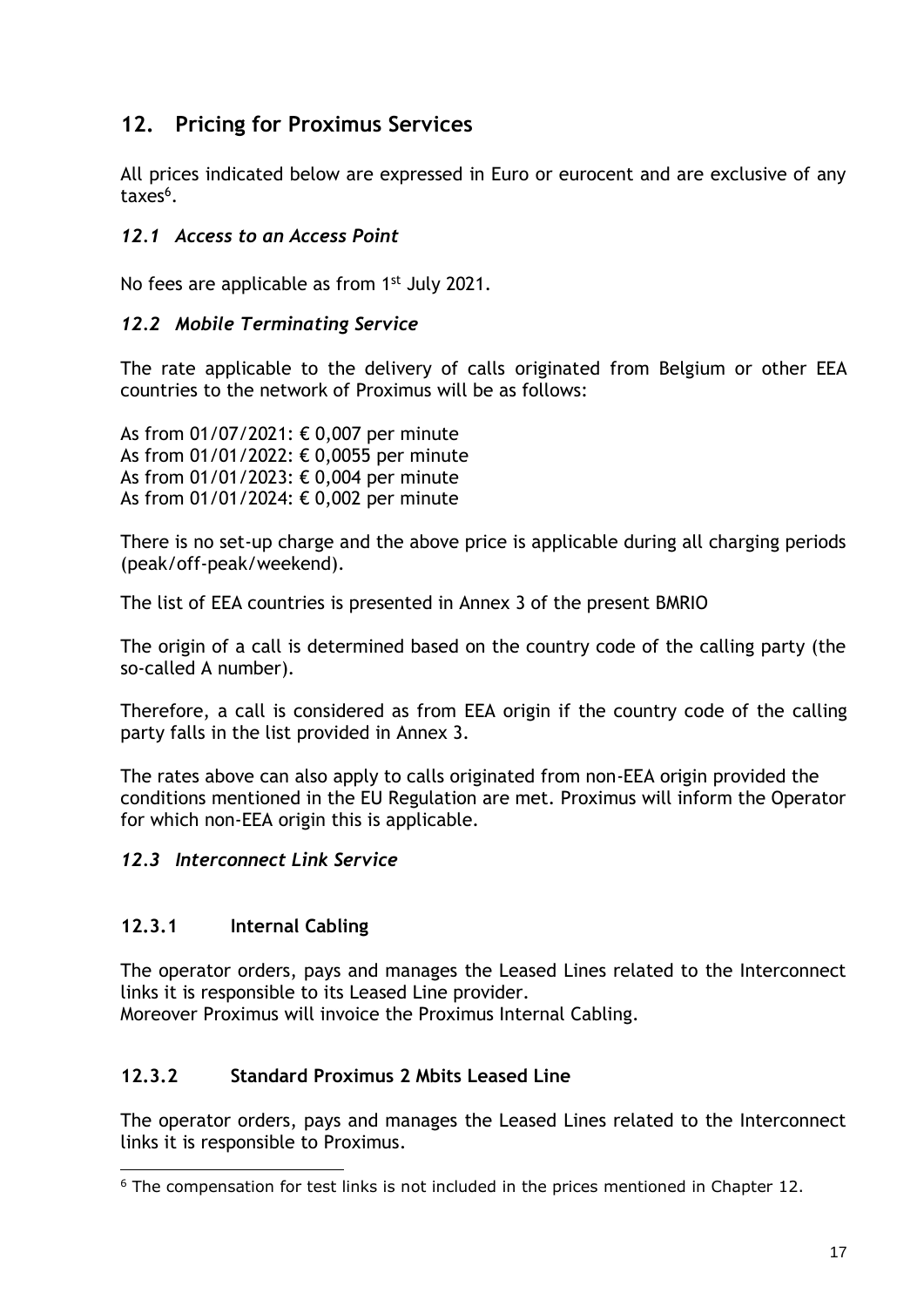## <span id="page-18-0"></span>**12.3.3 Proximus sited Interconnect Link**

Such service consists of an Interconnect link between one of the Proximus Access Point as presented in annex 1 towards the colocation area of the Operator located in the same building. The price for this Proximus-sited Interconnect Link can be obtained upon request and shall be delivered within 20 working days upon receipt of the Operator's request.

## *12.4 Implementation Fees*

If PXS provides to the Operator Interconnect Services under the present Reference Interconnect Offer, without the Operator providing interconnect services to PXS allowing PXS to directly send the Operator terminated traffic over the direct Interconnect Link, PXS will charge the Operator an Implementation fee for the costs related with the set up of the agreement, including testing and implementation of the interconnect links. The charges are the following:

Implementation fee:  $\epsilon$  41.377,80 (one-time fee)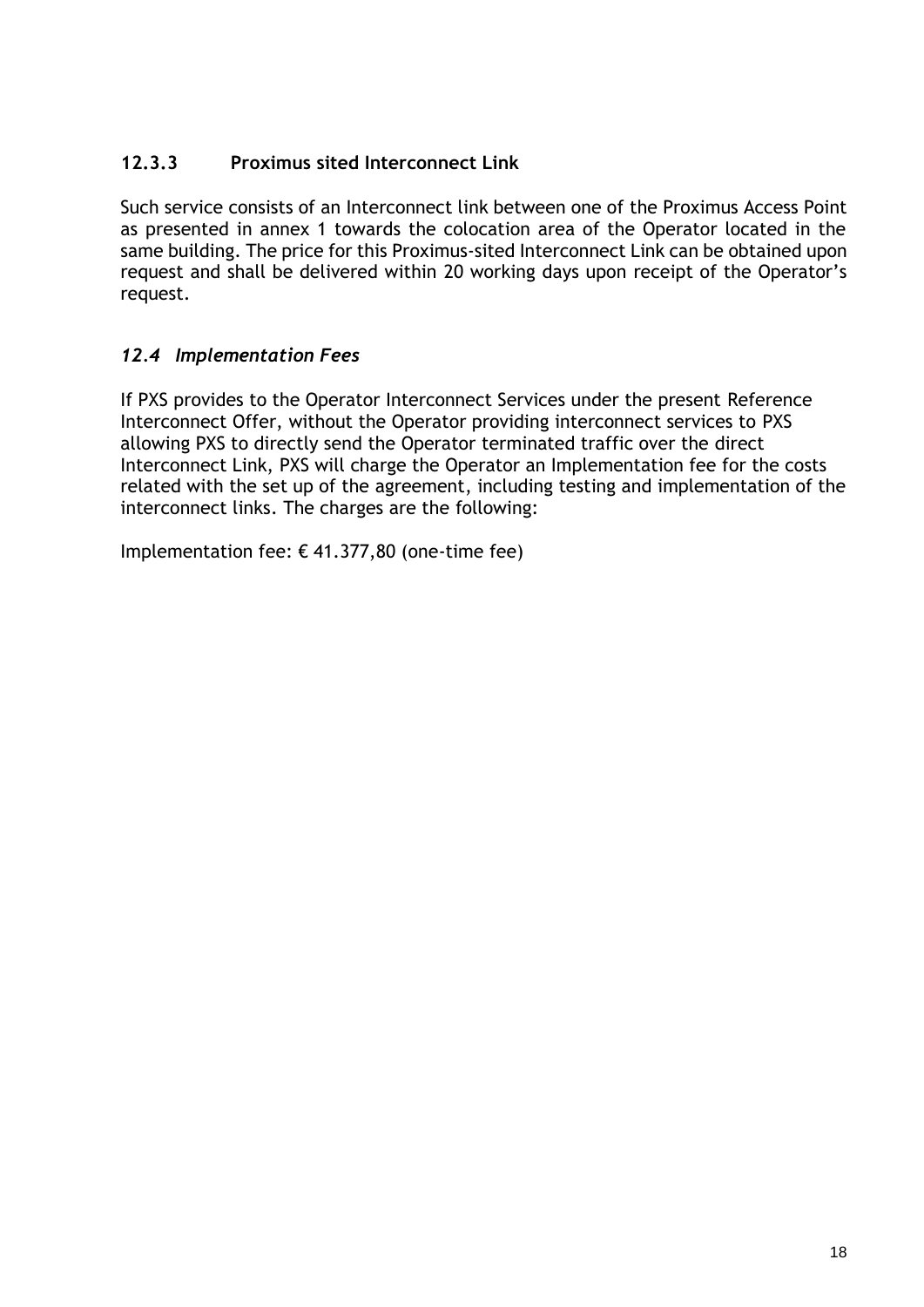## **13. ANNEX 1: List of the Proximus Mobile Access Points**

| R4 Access points |                  |                                      |
|------------------|------------------|--------------------------------------|
| <b>Site</b>      | Operational name | <b>Address</b>                       |
| Paille           | <b>STR</b>       | Rue Lebeau, 2, 1000 Brussels         |
| Berchem          | <b>BKC</b>       | Karel Coggestraat, 2, 2600 Berchem   |
| Gent             | <b>GEN</b>       | Bennesteeg 14, 9000 Gent             |
| Liège            | <b>LGE</b>       | Rue de la Sirène, 7, 4000 Liège      |
| Gilly            | GIL              | Sentier de la Limite, 80, 6060 Gilly |
| <b>Marais</b>    | <b>MAR</b>       | Rue du Marais, 74, 1000 Brussels     |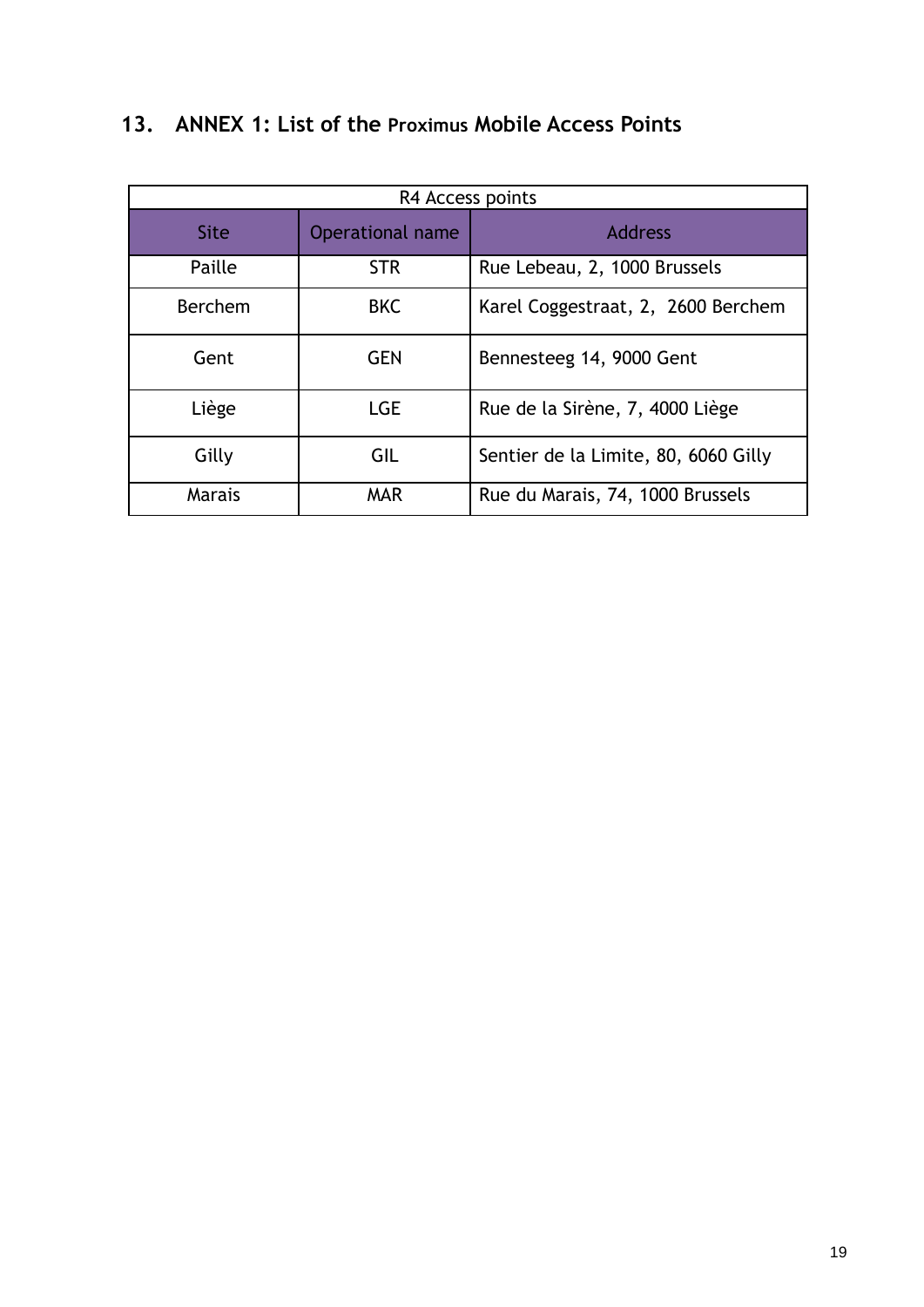## **14. ANNEX 2 : Prepayment terms and Conditions**

- 1. In order to guarantee the payment of the sums due by \*\*\*Operator\*\*\* to PROXIMUS for the provision of Interconnect Services, and in accordance with the article 5.4 of the Interconnect Agreement, the Parties agree on the following prepayment procedure.
- 2. The provisions of the Standard Interconnection Agreement and in particular Section 5.3 "Billing & Payment principles" and Annex E "Billing & Accounting" document remain applicable except for what is stated hereafter.
- 3. PROXIMUS will open a specific bank account (current account, hereafter referred to as the "Prepayment Bank Account") at \*\*\*BANK NAME\*\*\* with number \*\*\*ACCOUNT NUMBER\*\*\*. The Parties recognize that PROXIMUS is the unique owner and manager of the Prepayment Bank Account. PROXIMUS will require \*\*\*BANK\*\*\* to send a copy of the extracts related to the Prepayment Bank Account to \*\*\*Operator\*\*\*.
- 4. The Prepayment Bank Account shall be strictly dedicated to the prepayment, and final payment as the case may be, of invoices for Interconnect Services provided by PROXIMUS to \*\*\*Operator\*\*\*. \*\*\*Operator\*\*\* agrees to pay the sums due for the Interconnect Services on the Prepayment Bank Account. All interests generated by the above mentioned Prepayment Bank Account shall accrue to \*\*\*Operator\*\*\*, every \*\*\*frequency decided by \*\*\*BANK\*\*\* \*\*\* months.
- 5. PROXIMUS will issue on a monthly basis a pre-invoice within the first five business day after the starting of the month preceding the considered traffic month.

In the event that Interconnect Services have been opened for more than three months at the date of signature of these Prepayment Terms and Conditions, the first pre-invoice shall be based on the average of the invoices for Interconnect Services issued by PROXIMUS during the three months preceding the signature of these prepayment Terms and Conditions.

In the other cases, the first pre-invoice shall be based on the valuation of the average of the invoices for Interconnect Services to be issued by PROXIMUS within the first three months of services.

- 6. The amount of the pre-invoice shall be reviewed on a quarterly basis, i.e. increased or lowered as the case may be, based on the average of the amounts due by \*\*\*Operator\*\*\* for the services provided under the Interconnect Agreement during the previous quarter.
- 7. \*\*\*Operator\*\*\* agrees to pay the amount of the pre-invoice on the Prepayment Bank Account at the latest the 10th business day as from the date of the pre-invoice.
- 8. Within 15 calendar days after the end of a traffic period (i.e. a calendar month) for which prepayment has been done, PROXIMUS shall issue a credit note for an amount equal to the pre-invoice for this traffic period, together with the final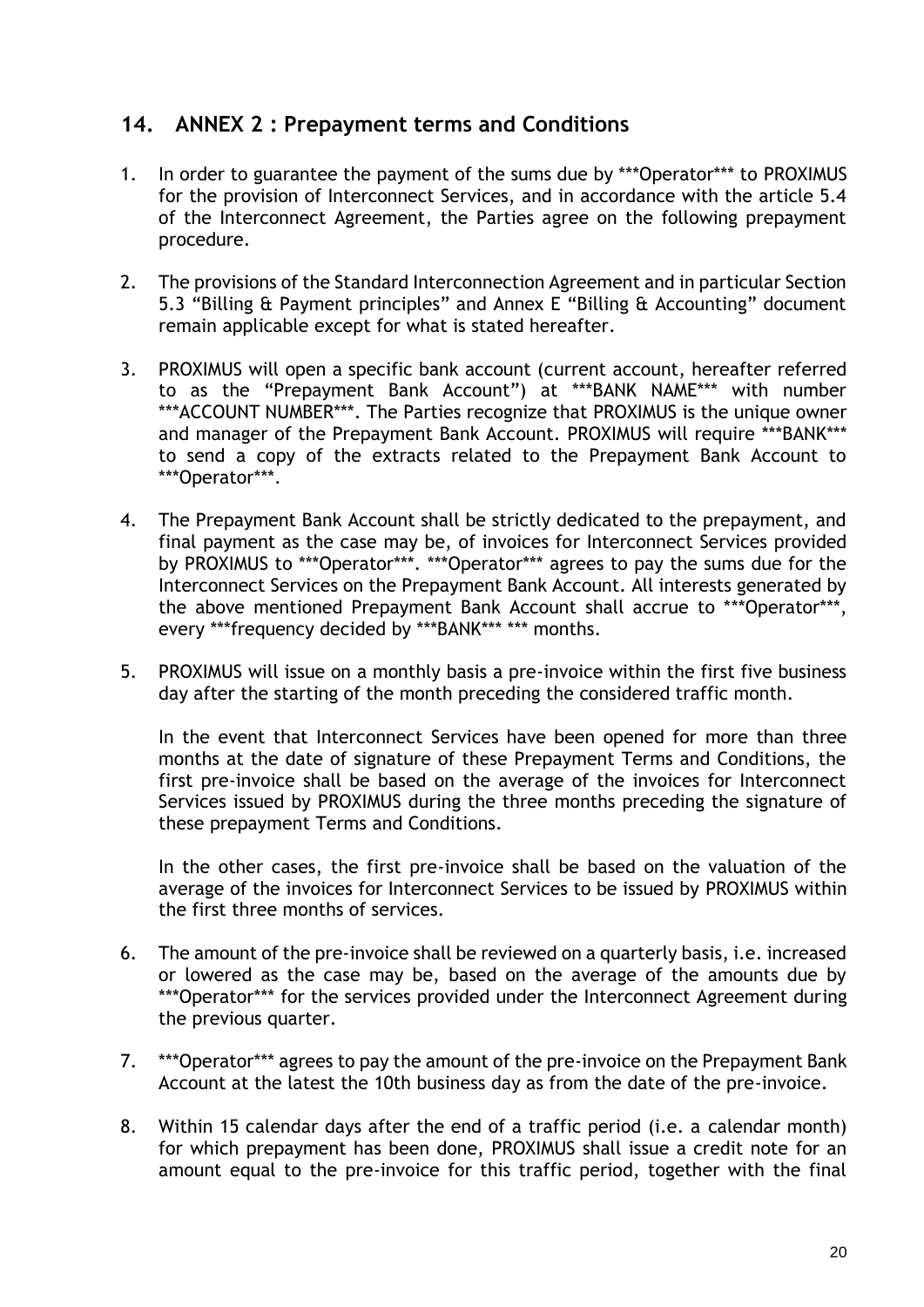invoice for this traffic period. This procedure shall apply in any case, i.e. be the prepayment higher or lower than the amount of the final invoice.

- 9. If for a specific month the amount of the prepayment is higher than the amount of the final invoice, PROXIMUS will reimburse the difference to \*\*\*Operator\*\*\* on the final invoice Due Date at the latest. PROXIMUS will levy the amount of the final invoice from the Prepayment Bank Account on the 15th calendar day following the final invoice date (i.e. on the final invoice Due Date).
- 10. If for a specific month the amount of the prepayment is lower than the amount of the final invoice, \*\*\*Operator\*\*\* will pay the surplus within 15 calendar days following the final invoice date. The Parties agree that the day of payment by \*\*\*Operator\*\*\* of the surplus shall be considered as the day of payment of the final invoice. Therefore, PROXIMUS will have the right to levy the sums corresponding to the final invoice as from the date of payment of the surplus by \*\*\*Operator\*\*\*.

If payment of the surplus is not received on the final invoice due date, PROXIMUS will have the right to levy the prepaid sums and is entitled to the interest on the unpaid balance for late payment and administrative and recovery costs as defined in the Interconnection Agreement.

- 11. In case \*\*\*Operator\*\*\* disagrees with an invoice received from PROXIMUS, the procedure set out in article 6 of Annex E "Billing & Accounting" remains applicable.
- 12. Without prejudice to other legal or contractual remedies and notwithstanding anything to the contrary in the interconnect Agreement, in the event that Operator fails to pay on due time any amount due under the present Prepayment Terms and Conditions, PROXIMUS shall be entitled to execute the following alternatives, until full payment is made:
- suspension of the Interconnect Services in accordance with the article 9.3.2 of the Interconnect Agreement, with prior approval of BIPT
- refusal in writing of any new capacity order, subject to prior approval of BIPT;
- refusal in writing of any new other Interconnect Service.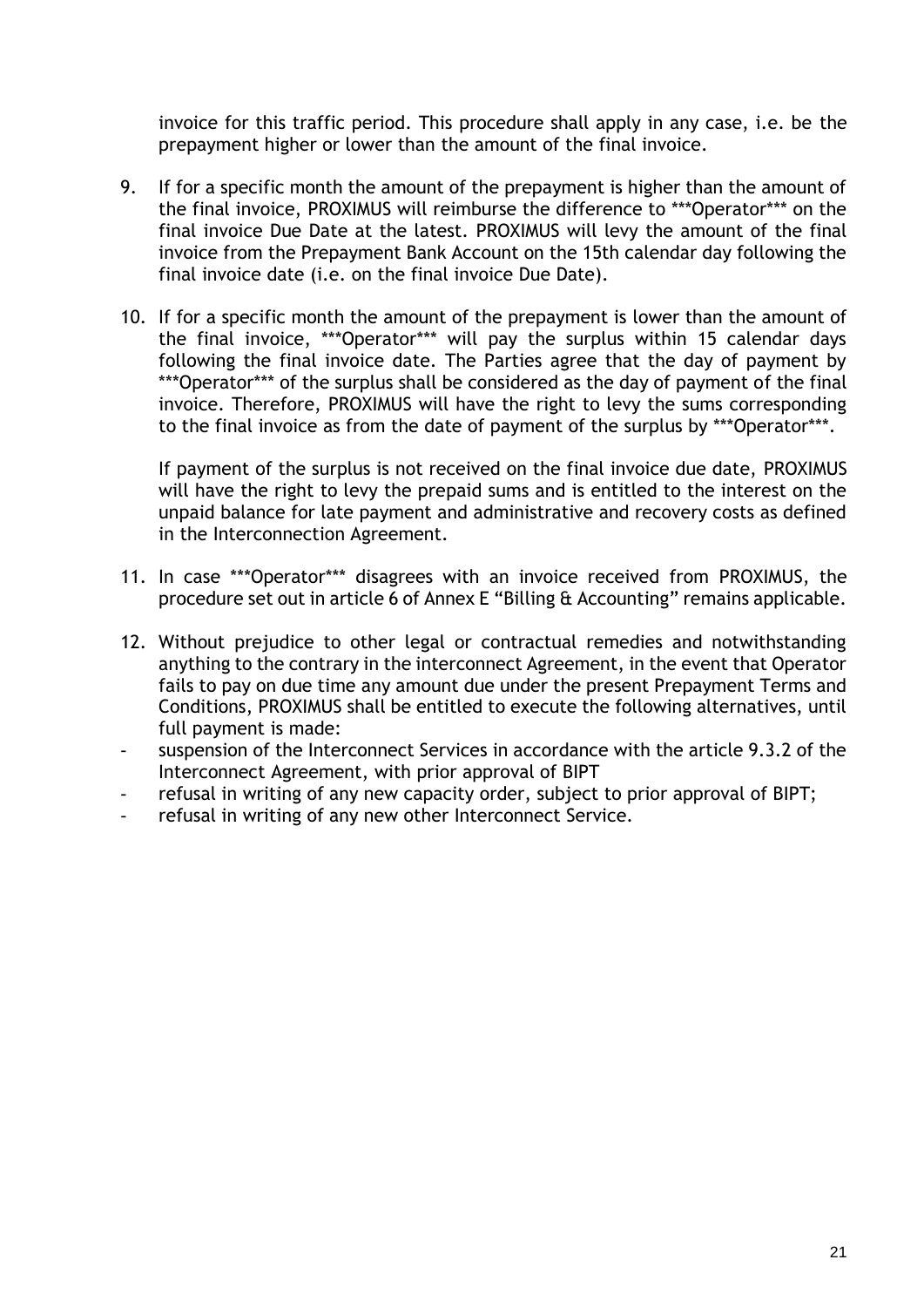## **15. Annex 3 : List of EEA countries**

| <b>Country code</b> | <b>EU Country</b> |
|---------------------|-------------------|
| $+43$               | Austria           |
| $+32$               | Belgium           |
| $+359$              | <b>Bulgaria</b>   |
| +385                | Croatia           |
| $+357$              | Cyprus            |
| $+420$              | Czech Republic    |
| $+45$               | Denmark           |
| $+372$              | Estonia           |
| +358                | Finland           |
| $-$ +33             | France            |
| $+49$               | Germany           |
| $+30$               | Greece            |
| $+36$               | Hungary           |
| $+353$              | Ireland           |
| $+39$               | Italy             |
| $+371$              | Latvia            |
| $+370$              | Lithuania         |
| $+352$              | Luxembourg        |
| $+356$              | Malta             |
| $+31$               | Netherlands       |
| $+48$               | Poland            |
| $+351$              | Portugal          |
| $+40$               | Romania           |
| $+421$              | Slovakia          |
| +386                | Slovenia          |
| $+34$               | Spain             |
| $+46$               | Sweden            |
| $+354$              | Iceland           |
| $+423$              | Liechtenstein     |
| $+47$               | Norway            |